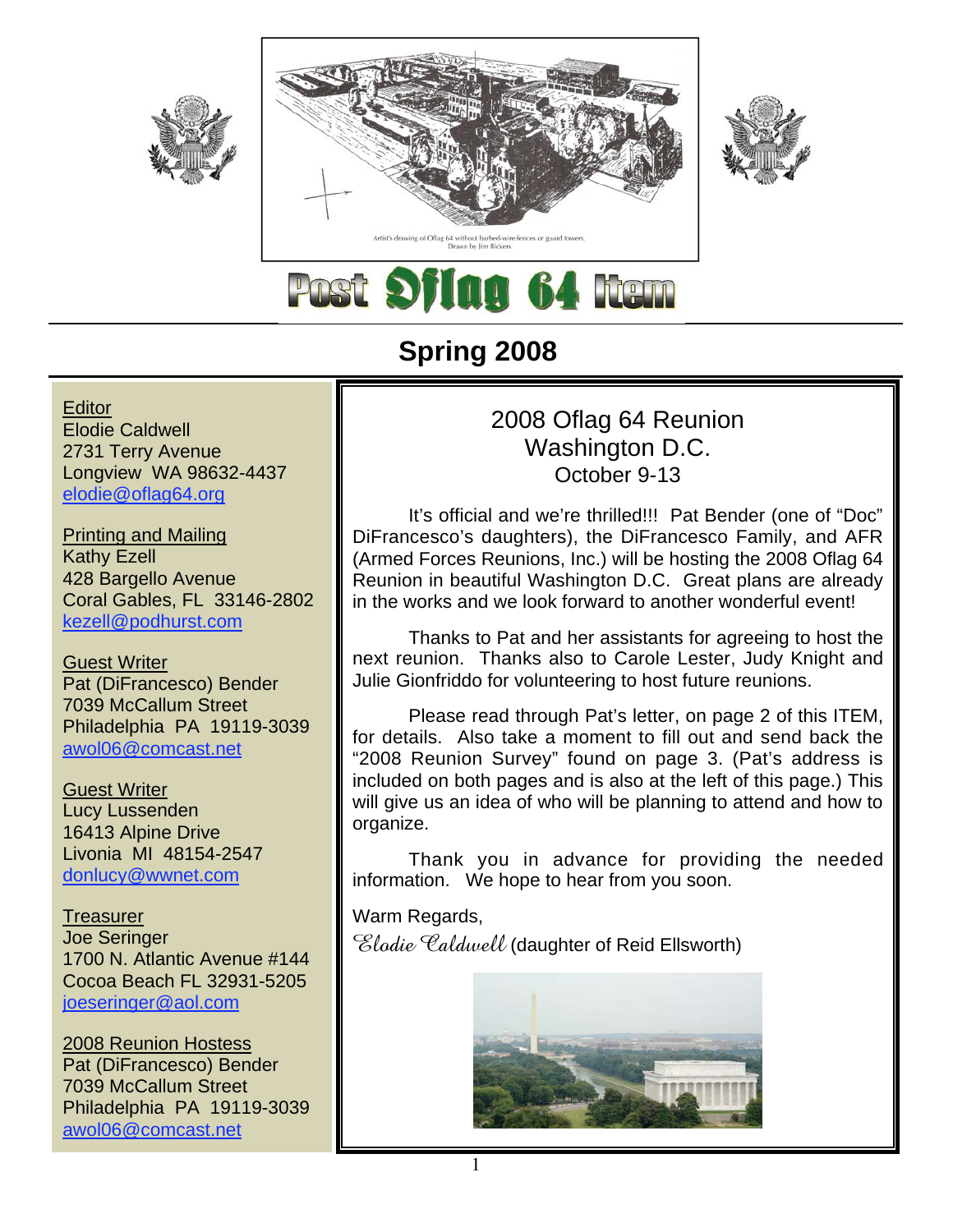# A LITTLE COMPANY BUSINESS

#### 2008 Oflag 64 Reunion Washington D.C.

Dear Oflag 64 Members and Families:



After consulting with Elodie Caldwell, Judy Knight, and Julie Gionfriddo, I have decided to host the 2008 Reunion in Washington, DC. Judy and Julie had also offered to host the next reunion, but they are willing to wait. On our flight home from Tulsa, Dad ("Doc" DiFrancesco) and I were discussing the next reunion and Dad expressed interest in having it in Washington. My sisters and I have discussed doing this, but we didn't think it would be so soon. On a whim, I contacted AFR (Armed Forces Reunions, Inc.) to find out about their fees. It turns out that they will plan the entire reunion (hotel, meals, trips, speaker, Memorial Service, color guard, etc) for a small cut from each of the following: registration fee, hotel rooms, group meals, and trips. AFR has planned many successful military reunions in the Washington area. So far, we have selected the hotel: the Holiday Inn in Crystal City, Virginia, where AFR arranged a rate of \$89 per night. The Holiday Inn is only a mile from Reagan National Airport and about the same distance or less from the most popular Washington sites. The Holiday Inn provides free airport shuttle service and transportation to the nearest Metro station. We have reserved 40 rooms with the ability to reserve more if needed. To ensure that we fill these rooms, we hope that each Oflag 64 member who plans to attend the 2008 Reunion will invite family members to accompany him.

On AFR's recommendation, we also selected the dates: October 9-13, 2008 (Thursday – Monday, over the Columbus Day Weekend. Regrettably, Thursday is also Yom Kippur, but the AFR representative said that any other weekend in October would be too expensive. We are hoping that many people will have off from work and school on Monday, making it easier to extend their stay. The banquet will be on Sunday night, and the Memorial Service, on Monday morning.

As you know, Washington is a great place to visit. We hope to include a city bus tour with a stop at the World War II Memorial, and perhaps other optional trips. The Smithsonian museums, the US Capitol, the National Zoo, the Holocaust Museum, the International Spy Museum, the National Museum of the American Indian, and the many monuments, Memorials, and art museums are examples of places you will want to visit while in Washington. Most are free of charge and easily accessible from Crystal City by taxi or Metro.

My family and I are excited about hosting the next reunion. We hope that you will put October 9-13 on your calendars and begin to encourage family members to attend the next Oflag 64 Reunion in Washington, DC.

Sincerely, Pat Bender

If you wish to contact me, please do not telephone as I am often out of town. 7039 McCallum Street Philadelphia, PA 19119 awol06@comcast.net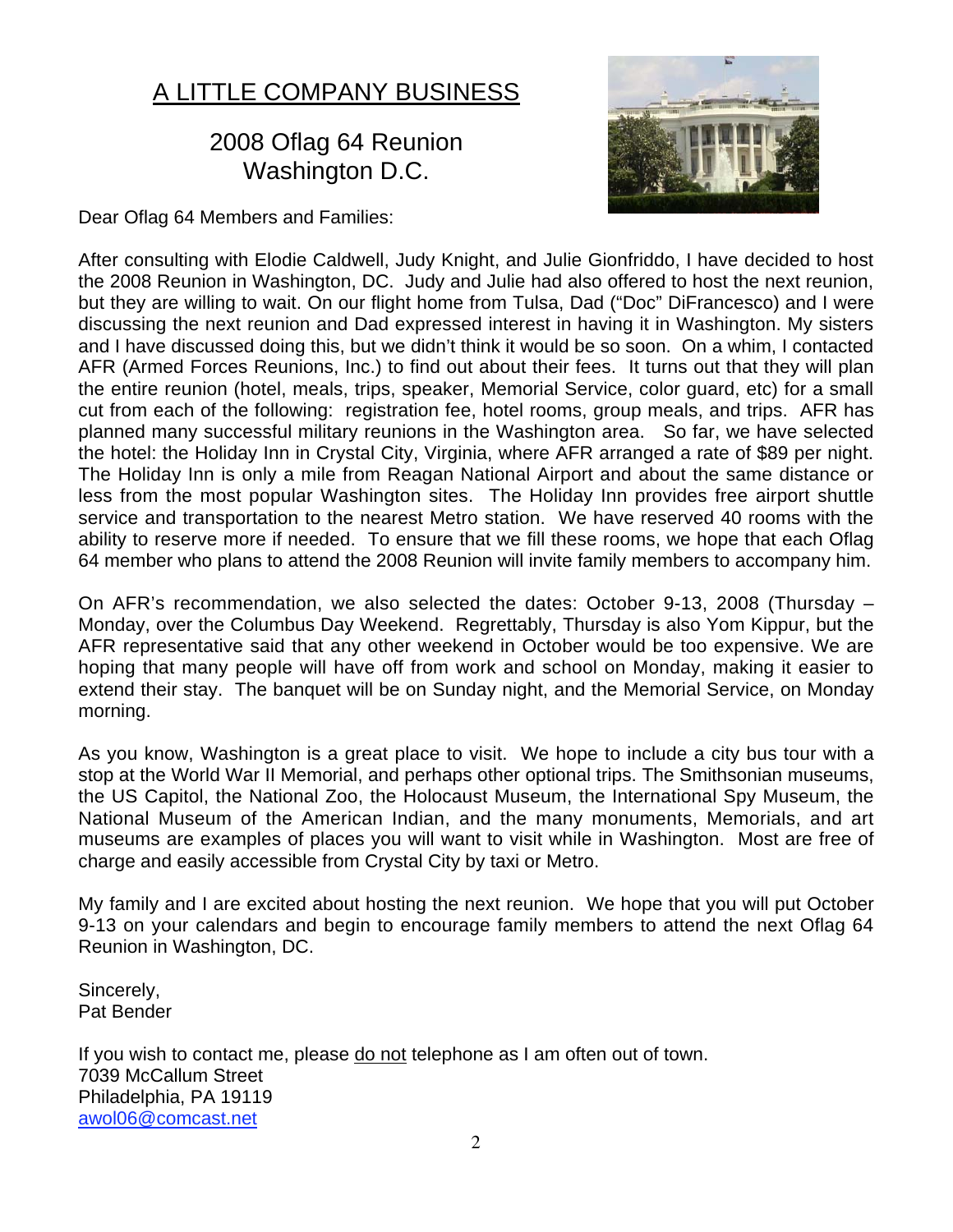

## 2008 Oflag 64 Reunion Washington D.C.



To help us plan the next reunion, please let us know if you think you will be attending and indicate how many people might attend with you. Help make the 2008 Oflag 64 Reunion successful by inviting family members and friends to attend with you. This is not a commitment on your part; it is just to give us a ballpark figure. Please fill out the form below and send it to me as soon as possible.

Detach below and send to:

Pat Bender 7039 McCallum Street Philadelphia, PA 19119





# 2008 Reunion Survey

Washington D. C. Reunion Thursday, October 9 – Monday, October 13

> Holiday Inn, National Airport/Crystal City, VA 2650 Jefferson Davis Highway Arlington VA 22202 703-684-7200

\_\_\_\_Yes, I hope to attend the 2008 Reunion

Name was also as a set of the set of the set of the set of the set of the set of the set of the set of the set of the set of the set of the set of the set of the set of the set of the set of the set of the set of the set o

\_\_\_\_I plan to invite (how many?) \_\_\_\_\_\_\_\_ family members and/or guests.

No, I am unable to attend.

Name\_\_\_\_\_\_\_\_\_\_\_\_\_\_\_\_\_\_\_\_\_\_\_\_\_\_\_\_\_\_\_\_\_\_\_\_\_\_\_\_

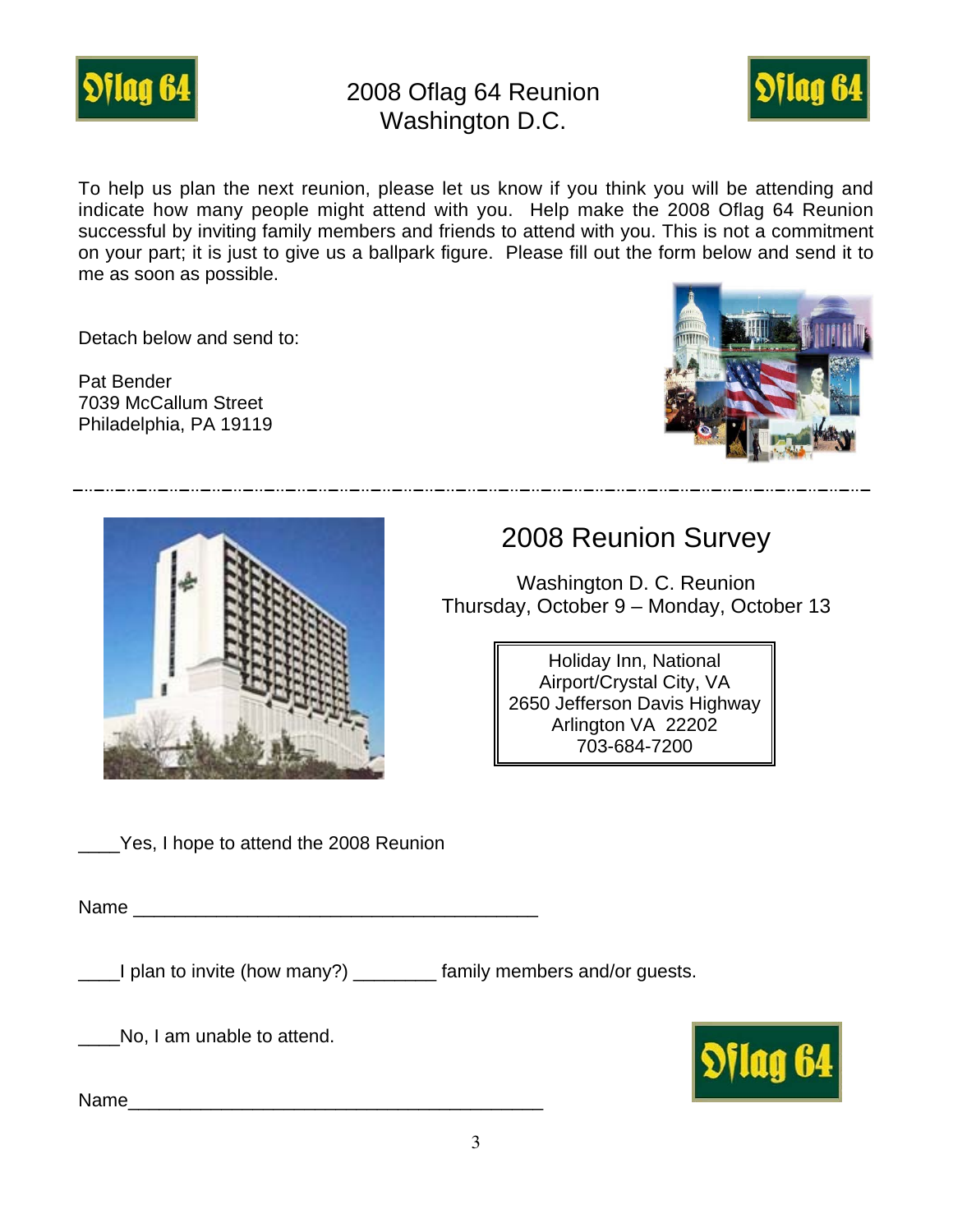





**LTC JOHN ALBREE from Columbus NC** sent a nice note and donation to the postage fund. Some of you may remember that LTC Albree was Aide-de-Camp to Gen. John Waters in Korea in 1952. He expressed thanks for the ITEM and stated that he sees John Creech every day. He complimented John on the "fine example today of what a soldier used to be" and said: "his fellow Kriegies can be so proud of him." In a separate email, LTC Albree reported he would be having surgery on his left knee in mid-January. *Thanks very much, LTC Albree, for your nice note and donation to the postage fund. We appreciate your association with and support of the Oflag 64 organization. It's also nice to hear about people connections. We hope your knee surgery went well and that you have a speedy recovery. Please keep in touch.*

**EDWIN J. (JIM) BETTS from Clifton TX** sent a donation to the postage fund recently. You will probably remember that he and T. J. (Tommy) Bugg recently made a connection after losing contact 65 years ago. *Thank you very much, Jim, for your thoughtful contribution to the postage fund. We hope you and Tommy Bugg are still able to stay in touch.*

**DAVID BOYLAN from Tullahoma TN** recently emailed: "I have made a DVD that includes my Uncle's experience on D-Day and beyond, including his leaving Oflag 64, being transported by the Russians and British home and his leaving the Army and joining the UN team back in Germany. I am sure you would find this a good addition to your oral history collection. *Thanks, Dave, for writing and for being willing to share your uncle's experiences. We look forward to viewing the DVD and making it available to the Oflag 64 organization. Please write again.*

**HELEN CHAPPELL from Kaufman TX** emailed not long ago saying: "Before Christmas I had a blessing of phoning a number of the Oflag 64 Family for phone visits. One was with Ted Rinehart of Montgomery AL. We learned that his wife Barbie died in December of cancer….We had a most delightful phone visit with Ted." Helen also wrote: "I have had a phone visit with Don Waful, a POW friend in Syracuse, N.Y. He learned of the death of Nan MacArevey (widow of Jim MacArevey) through a letter from Nan's



daughter. These were close POW friends of ours, and it is so sad to learn of their passing on." And in recent days Helen has emailed updates on her and Roy saying due to Roy's physical inability to keep up with reunion activities and due to her own recent back injury, and also being 87 and 89 respectively, future reunions are now out of the question. *Thanks so much, Helen, for the updates on your Christmas phone visits. We were sorry to hear of recent deaths, but express our condolences and best wishes to the Rinehart and MacArevey families. Obituaries are included in the TAPS section. We hope your back continues to heal from the fall you had a few months back and that you and Roy are doing well. We'll miss you at future reunions.*

**WILLIAM CORY from Louisville KY** wrote to say that he has sold his house, having bought it 55 1/2 years ago, and bought a condo in Louisville. He also has a Winter condo in Florida (538 Tenth Avenue South, Naples FL 34102, 239-262- 4261). In his cleaning he found some file boxes, which he forwarded to me (Elodie). They contain the names of the original POWs of Oflag 64. *Thanks, Bill, for sending the files. We'll put them to good use. Let us know how things are going for you in Florida. We hope you're enjoying your new Winter condo.*

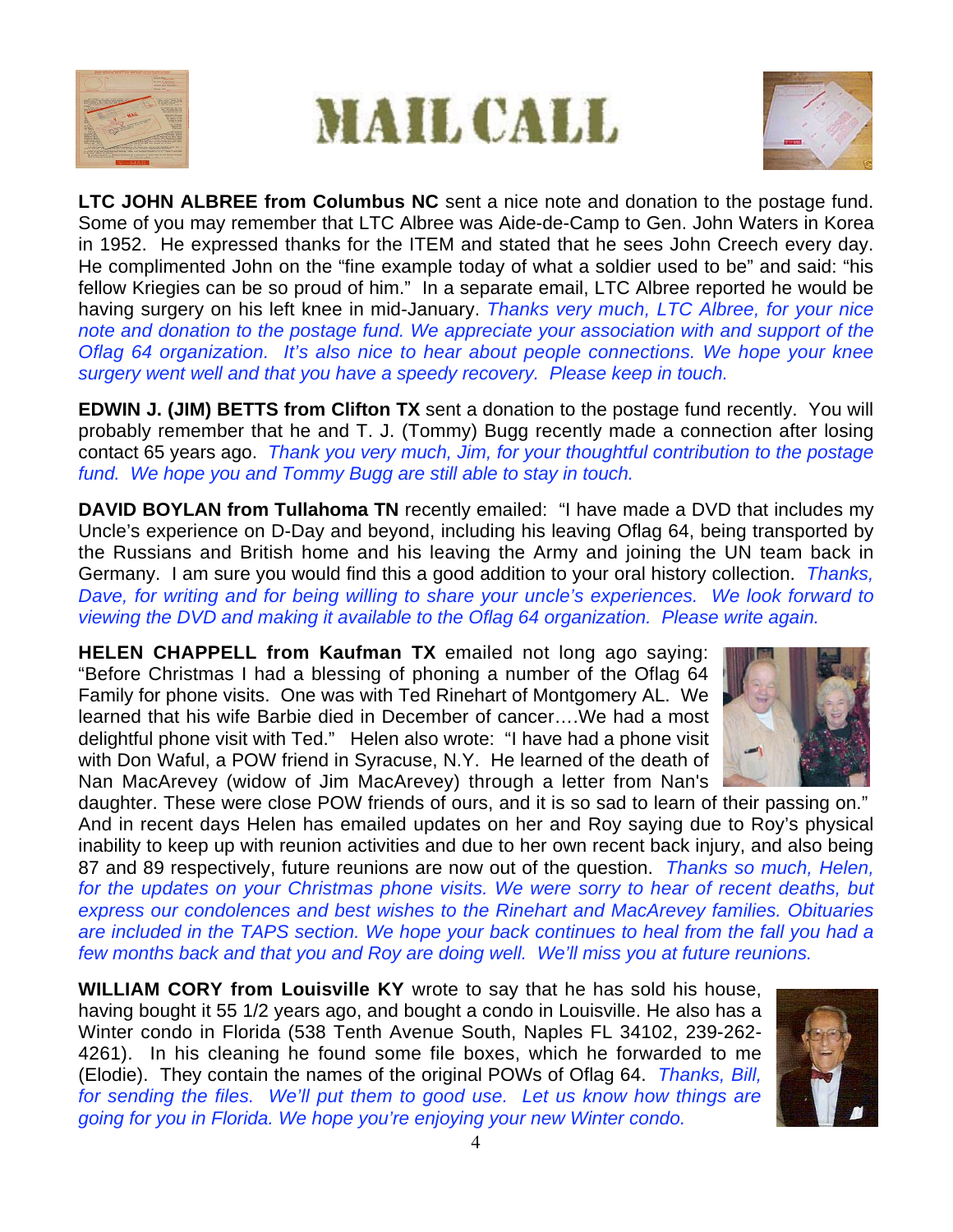

**JOHN CREECH from Columbus NC** emailed: "I surely enjoyed the newsletter and read every word. About the 'bird" it does exist because when there was a Gestapo search, I was asked to take the bird to the greenhouse and put it in a large pot underneath a tall plant. No one would be likely to search there. Afterwards I would carry the bird back to its place. My friend who was Colonel Waters' aide [LTC John Albree], I see every day, Small world! *Thanks, John, for sharing information about the "bird". It's truly amazing all that took place during those days. We appreciate the sacrifices our Oflag 64 men made at every turn.*

**WARREN "BING" EVANS from Huntingburg IN** sent Bob Thompson a Christmas card along with a donation to use wherever it was needed. He said he has been receiving and enjoying the ITEM through the years and that he shouldn't wait until being 90 years old to express appreciation. *Thanks, Bing, for your nice note and for your thoughtful and generous donation. We love hearing from our Kriegies. Please write again.*

**CAROLINE FENTON** daughter of Otho R. Williams is new to our Oflag 64 family. Otho passed away in 2004 and didn't talk much about the war or his experiences at Oflag 64, but he kept mementos which Caroline would like to organize as she writes of her father's experiences. She welcomes suggestions and ideas. *Caroline, we're so happy you found us and welcome you to our Oflag 64 family. We wish you the best as you begin your project and hope to meet you at a future reunion.*

**GEORGE JUSKALIAN from Centreville VA** sent a complimentary note to Joe Seringer not long ago, along with a donation to the postage fund. He wrote: "Thanks for your long and dedicated service to our Oflag 64 Brotherhood. All the best." *Thanks, George, for your thoughtful donation to the postage fund. We also enjoyed reading your comments to Joe. He and all our Kriegies are to be commended for faithful and dedicated service. We express much appreciation to you and to all.*



**MILT and ROSEMARY KOSHIOL from Paynesville MN** sent an email to Bob Thompson a while back saying: "We just read the latest news on the Oflag 64 reunion. We appreciate getting the newsletter. Recently, Milt received a book called "The Long, Hard Road, written by Thomas Saylor, from Concordia College, in MN. He interviewed over 100 ex-POWs about their experiences. Milt's story is in the book about the Hammelburg raid. He received one free copy, and we bought several more! We enjoyed going to the meeting in Mpls., a few years ago, when we met you. Milt's health is deteriorating, so he is unable to attend any more conventions. He has Parkinson's and some memory loss. But talk about the experiences of 60 years ago, and he comes to life! We don't leave for Florida until Jan. 2nd. Hoping to hear from you." *We are sorry to hear about Milt's health and that you won't be able to attend future reunions, but it's great to be in touch. Best wishes to you both and thanks so much for contacting us.*

**ANNE H. KREUTZER from Woodbridge VA** sent a nice letter and donation to the postage fund. Anne is the daughter of Nathaniel Ramsey Hoskot "Nat" who arrived at Oflag 64 sometime in August of 1944 after parachuting into Normandy early on D-Day and subsequently being captured. She was able to record many of her father's memories before he passed away in March 2004 at the age of 92. Her donation was sent in tribute to her late father. *Anne, we greatly appreciate your nice letter and your thoughtful and generous donation to the postage fund. Supportive Oflag 64 family members are invaluable. Thank you so much.*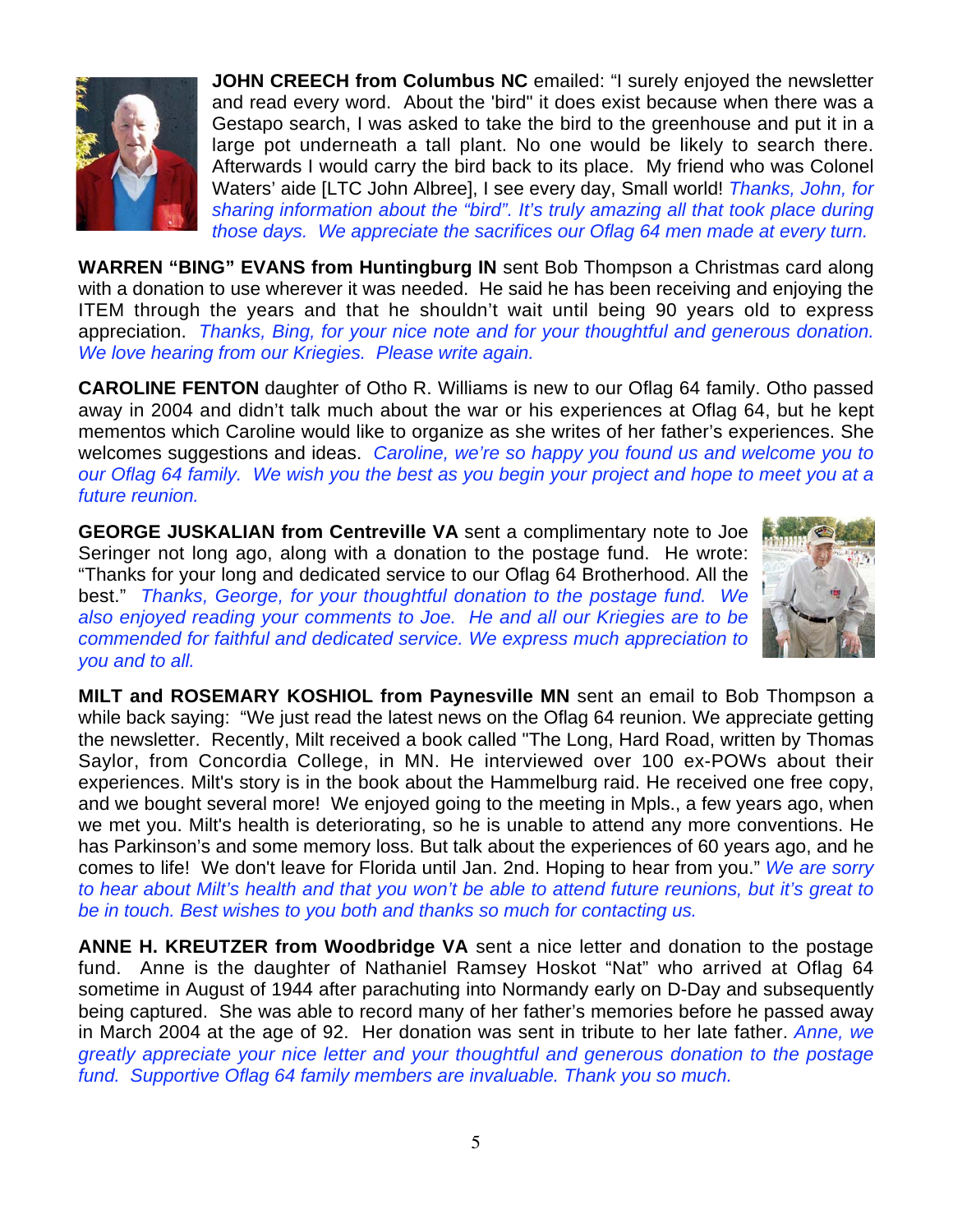**LLOYD LECLAIR from Milwaukie OR** recently emailed: "I just received my first Oflag 64 Item, I read every word and all was so wonderful. When I found the Information on John L. Creech, it reminded me that I have a clip board that has his name on the back, John L. Creech, Lt. in green letters. I called John and left a message about this. If you need more postage fund, let me know? I think my wife and I will make the next Reunion." *Thanks, Lloyd, for writing and for offering to send more postage fund money. Donations are always gladly and gratefully accepted. We appreciate your comments about the ITEM and look forward to seeing you at the next reunion. Hope you're able to make the voice connection with John Creech.*



**EUGENE "GENE" LIGGETT from Vancouver WA** sent a check to the postage fund along with thanks for Clarence Meltesen's book, Roads to Liberation. He noted at the time of his letter that it was 63 years ago that the men started the march out of Poland in the worst weather imaginable. He remarked: "Memories of that will stay with me forever. I still wonder how we survived – in fact I almost didn't." *Thanks, Gene, for your contribution to the postage fund. We were more than happy to send you*

*the book. And we are also extremely grateful to you and our other Oflag 64 POWs for the sacrifices each of you made during the war. We hope you'll write again and that we'll see you at a future Oflag 64 Reunion.*

**MAUREEN Q. LINKOVICH from Winstead CT** recently sent a donation to the postage fund and also asked for two more copies of Abe Baum's RAID book. You may remember that Maureen is the daughter of Patrick Quinn from the Hammelburg Raid. *Maureen, we greatly appreciate your donation and are happy to send you the books. Thank you for writing and we hope you'll write again.*

**WALTER S. PARKS, JR. from Austin TX** sent a nice note about the ITEM along with a donation to the postage fund. He also asked if anyone has an opinion as to which POW museum is best to receive mementoes. *Thanks, Walter, for your nice note and for your thoughtful donation to the postage fund. We greatly appreciate the support we receive from our members. We sent an email query to our Oflag family regarding POW museums and received a great response. We hope the list of agencies we forwarded on to you was helpful. Please write again.*

**ROCCO PRAVIDICA from Rockford IL** wrote recently and sent a donation to the postage fund. He was in the group captured at Sidi Bou Sid and was in the first group to "enroll in Schubin (Oflag 64) coming from Oflag IX AZ, a British Camp". He was housed in the white house until evacuated in January 1945. *Thanks, Rocco, for your letter and for your thoughtful contribution to the postage fund. It is very much appreciated. We were sorry you were unable to make it to the Tulsa Reunion but hope you'll be able to join us in Washington D.C. this October.*

**JANIE WARD RICHARDSON from Lake City FL** recently subscribed to our Oflag 64 email list and will now be receiving our informational emails. She emailed: "Thank you for the welcome. I am the daughter of Lt. Edwin O. Ward (deceased in 1975) who was a POW of OFLAG 64, captured with Gen. Waters in North Africa. My mother remarried after Daddy's death and married Lt. Col. Kenneth A. L. Johnson (deceased in 1991) who was also a POW of OFLAG 64, so I have 2 connections!....Due to work schedules I have not been able to attend any reunions although my parents enjoyed attending them years ago. *Janie, we are happy you have subscribed to our list. We have a wonderful group of Kriegies and families and we hope you'll be able to attend future reunions to meet some of them. Your father's and stepfather's names have been added to our TAPS list. Thanks so much for writing. Please do so again.*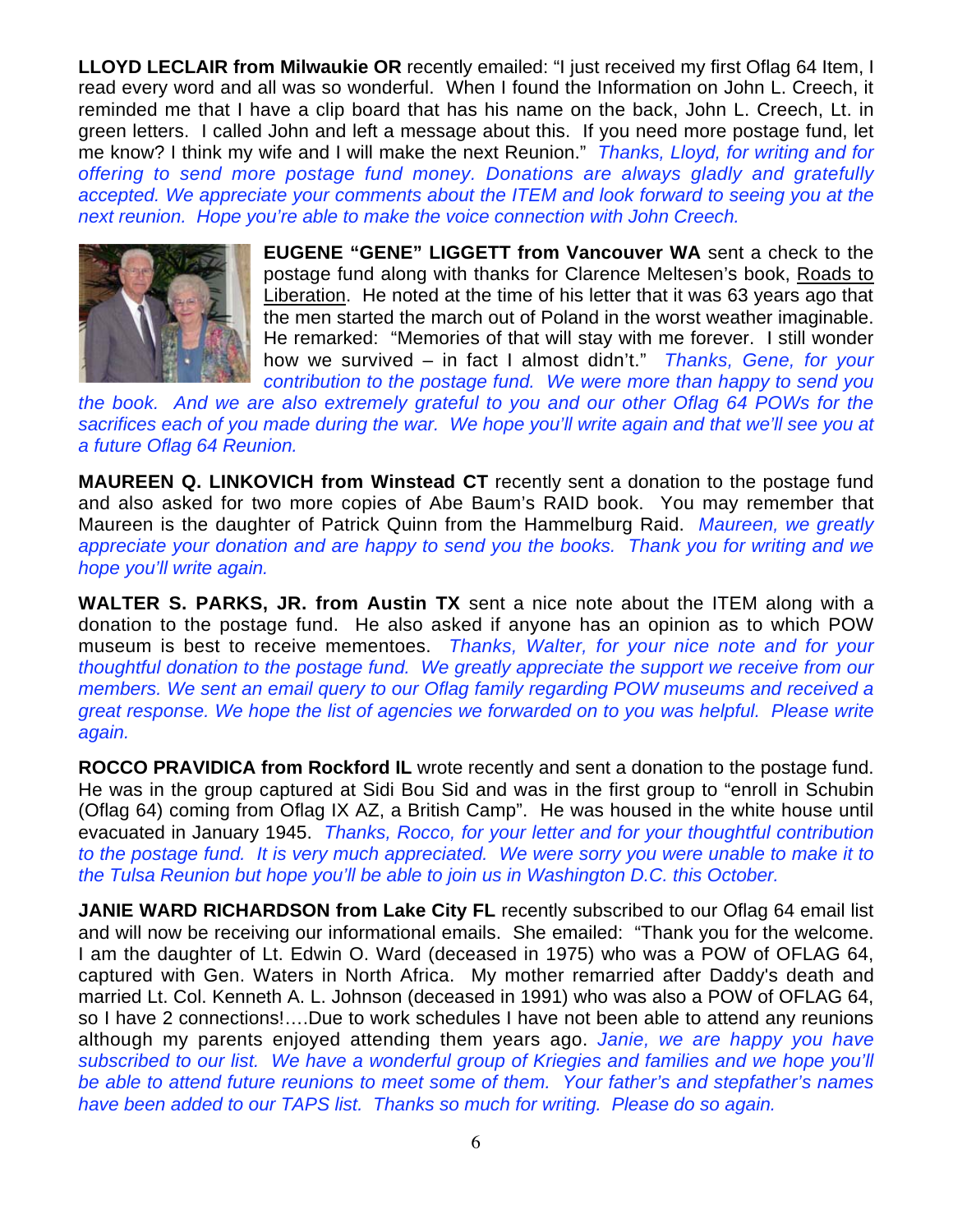**HERVEY ROBINSON from Green Cove Springs FL** sent sentiments about receiving the ITEM along with a donation to the postage fund. He said: "Still live in Green Cove Springs, FL alone after the passing of my wife of 57 years in '02. Health OK…."full tank of gas but not many miles per gallon any more". *Thanks, Hervey, for your nice note and for your thoughtful and generous donation to the postage fund. We greatly appreciate your support. We were also sorry to hear of your wife's passing. Loved ones are still missed even when several years have passed. We wish you the best of health and peace and hope you'll write again.*



**JOE SERINGER from Cocoa Beach FL** sent word that he has moved from Ohio to Florida for the Winter months. He can be reached at 1700 North Atlantic Avenue #144, Cocoa Beach FL 32931, 321-784-0900. Joe continues to serve as the Treasurer for our Oflag 64 organization. *Thanks, Joe, for your continued and dedicated service as Treasurer. We hope your move went smoothly and that you enjoy warm, sunny Florida.*

**IRA R. SLAGTER, SR. from Orland Park IL** sent word recently that he and Evelyn, his wife of 64 years, are now living in a nice retirement home. He was one of the men from Stalag IIIA at Lunkenwalde who was freed by the Russians after the "March". *Thanks, Ike, for updating us on your whereabouts. We're happy to be in touch once more and hope you'll write again.*

**SHELDON SOLOTOFF from Miami FL, son of Irv Solotoff recently emailed: "My dad, Irving** Solotoff, passed away on July 19, 2007, from heart failure. My mom, Helen Solotoff, is currently residing in a nursing home. My dad always had a very special place in his heart for the ex-POW family. I am sorry to have to inform you of this sad news. He was an absolutely wonderful dad." *Thanks, Sheldon, for your email. We were saddened by the news of your father's passing. He was a great man and will certainly be missed. Sincere sympathies and heartfelt condolences are extended to you and your family from the Oflag 64 family.*

**JAMES R. ULLERY from Aiken SC** recently found our website and sent an email regarding his father. He wrote: "I found your web page about Oflag 64. My father, William G. Ullery, was interned there. He was captured in Italy on February 23, 1944. My dad spent almost 30 years in the Army, retiring in 1967 as a Lt. Col. Dad passed away in March 1984. I have a journal that he kept and I have always been interested in part of his life that he never talked about." *Thanks, James, for writing and for sharing information on your father. We hope you'll be able to learn more about his war years as others, from the Oflag 64 family who may have known him, share what they know. Please keep in touch.*

**BETHANY CARLICK WEINSTEIN from Alexandria VA, daughter of Samuel Carlick who** passed away last year, sent an email and included documents that her dad kept during the war. She said: "One outlines where my dad traveled after he was taken prisoner…the other is a list of POWs who were with my dad on a boxcar. *Thanks, Bethany, for writing and for sharing the documents. Perhaps one or two of the men on the boxcar list who are still living will find their names later in this ITEM. We hope you'll write again.*

**CHARLES WILKINSON from Model CO** sent a contribution to the postage fund along with a nice note. He wrote: "I have almost completely retired from cattle ranching, but still have a small operation. My wife died March 10 of 2006. I had my  $88<sup>th</sup>$  birthday on Oct. 7 of this year, still in generally good health, but beginning to feel like the last of the Mohicans." *Charles, we appreciate your thoughtful contribution to the postage fund. Thank you so much. We were sorry to hear of your wife's death and even though time has passed, we express to you our heartfelt condolences. We hope you have continued good health and that you'll continue to keep in touch.*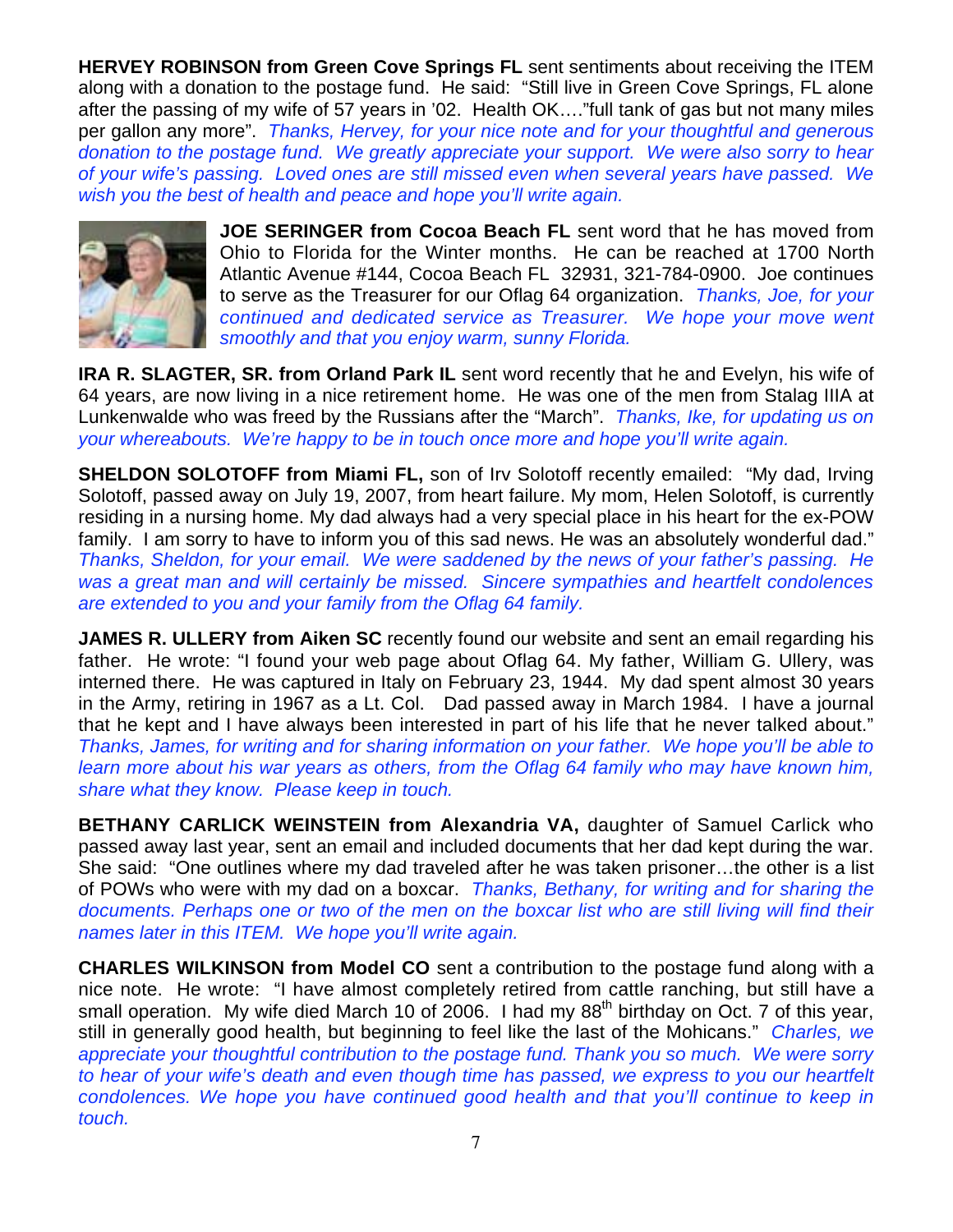## **ARTICLES**

# **Memories still fresh for former POW**

By Janene Scully, Associate Editor, Santa Maria Times November 11, 2007 (Photos and Text reprinted with permission)



Photos by Ian Gonzaga

After being a German prisoner during World War II, Robert "Bob" Rivers made two promises to himself six decades ago: He would never again be without food or live in the cold.

In the six decades since, he's kept both, the 90-year-old Orcutt resident said.

Rivers will be the special guest of honor at today's Veterans Day ceremony, which begins at 11 a.m. at the Santa Maria Cemetery.

His time as a prisoner of war was long ago, but remains fresh today.

"I think about it all the time because it made me a different person in that I made a vow that I was never going to go hungry again or live where it was cold and I've succeeded in that," said Rivers, who was a captain when he left the military in 1946. "I have the feeling right now that I don't care what happens, it won't be as bad. Everything's downhill now."

After the military, he returned to the Central Coast to study agriculture at Cal Poly and later started his own pig farm and cattle ranch. He and his wife, Elinor, had

been married six decades when she died in June.

Rivers became enamored with flying at a young age while growing up in Santa Maria. He said he was a mascot of the Hancock College of Aeronautics in Santa Maria, where he recalled fueling the airplane of a pilot he later learned was pioneer aviator Amelia Earhart.

In 1939 he joined the Army Air Corps (it later became the Army Air Forces) and then went through pilot training. He wound up among a group of U.S. military members in the 4th Fighter Squadron assigned to fly British Spitfire fighter planes.

But the day of Jan. 3, 1943, changed his life.

"We just made the mistake of flying over a German airfield," Rivers said matterof-factly. "And they took a dim view of that."

Rivers and two other Spitfire pilots were shot down, crash landing in North Africa.

"It wasn't good. I was captured right away."

He initially thought his captors were French soldiers, until they drew closer and a dispirited Rivers saw the Nazi symbol.

"The guys that captured me were real friendly," he said, adding his captors shared their hot food with him. "They weren't aggressive."

When his captors slept, Rivers made a bid for freedom, not realizing a guard was posted outside. He was captured again, and they took his shoes to ensure he didn't try again.

The next day he and other captives were shipped to Tunis before being sent to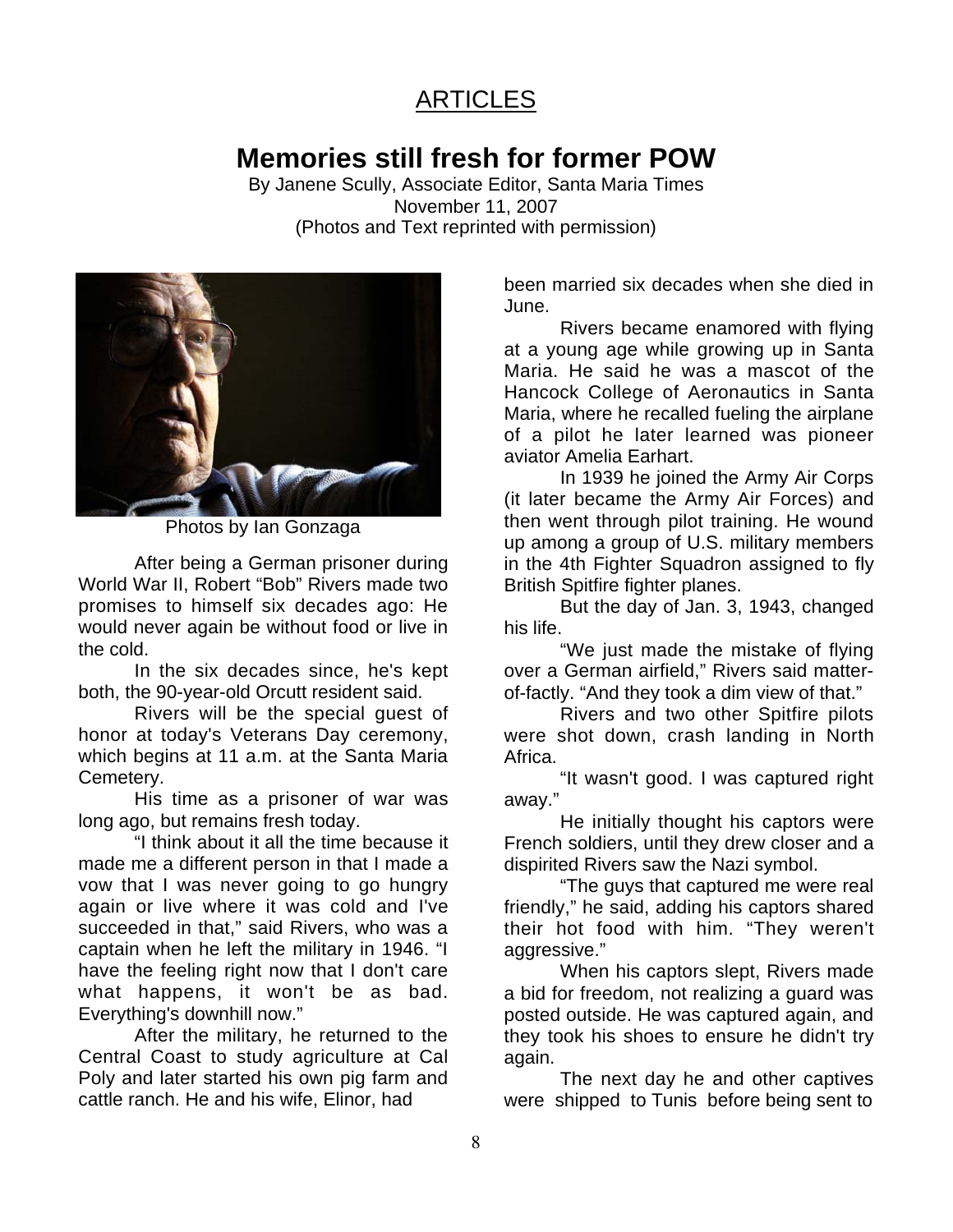Sicily, Italy, and Munich, Germany, where they were put on a train to Frankfurt, Germany, arriving there Jan. 29. That's where he was interrogated for the first time.

"They used all kinds of tricks to interrogate, but nothing brutal. No torture, just mental stuff," he said, explaining guards

turned off the heat and kept windows open despite the fact it was winter in Germany.

They also put him on a 21-day diet of bread and water.

Later the captives were sent to Poland, 50 men packed into railcars designed to hold fewer people. After a short stay at a POW camp, the POWs became severely ill with dysentery when they were fed dried fruit from Turkey. Despite this, they were loaded onto railcars for a three-day ride without food or water.

"You can imagine what a mess it was. It was the worst part of my experience," Rivers said. "It's something I didn't like to even talk about until I read another fellow's

story and he commented on it."

Rivers only began talking about it about five years ago, he added

"It wasn't a good time of my life," he said.

They arrived at the new stalag in Sagan, Poland, and were immediately given showers.

The prisoners weren't entirely cut off from the outside world, as they had access to contraband radio that relayed the BBC broadcast twice a day.

"Of course we couldn't talk about what was going on because we didn't want them to know what we knew," he said.

The enterprising Rivers made do while in captivity.

"One thing I did learn how to do is to make sure I had enough to eat somehow," he said.

> He also started a small garden, giving him the chance [to] grow vegetables.

> Red Cross rations, actually Armyissued supplies, were "really good - if you got enough of them."

> With Russian troops nearing the stalag at Sagan, the prisoners endured a 90-mile march to Dresden, where they were put on another railcar.

> "That was one of the coldest winters, too, in Germany, when they had us on the march," said Rivers, who still suffers "chilblains" in his feet and fingers from being in the extreme cold. "Really, I didn't suffer

too much on the march, except getting cold."

Since he didn't smoke, Rivers said he used the cigarettes provided in his rations to trade for food, securing bread from civilians along the route.

"It helped a lot to be able to have that extra food," said Rivers, who weighed 154 pounds when he was captured; but had dropped to 125 by the time he got out.

janenescully@santamariatimes.com

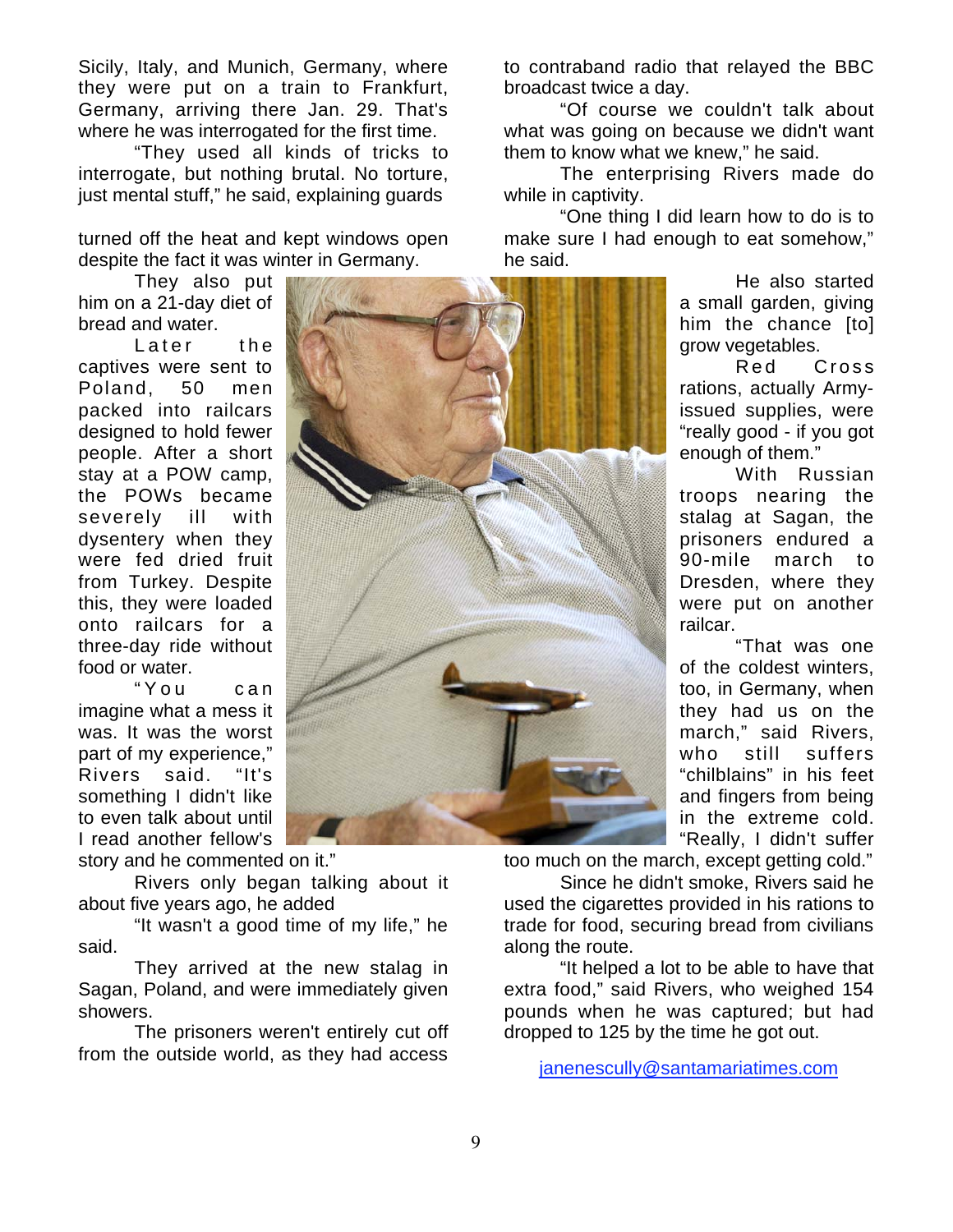#### **Submitted by Bette Corbin, Wife of Rolland "Bill" Corbin**

# **Captured Because They Were There**

They were there In the fiercest of fighting. They were there Face to face with the foe. They were there On the front line of battles, Bravely fighting till captured, Some wounded, all feeling real low.

They were there In the foxholes and beachheads They were there Jumping from burning planes. They were there On the front line of battles Bravely fighting till captured. Some wounded, all feeling the strain.

It was then They were herded like cattle. They were then Jammed in boxed cars like swine. They were then All confined behind barbed wire All depressed and discouraged And though of escape all the time.

They were there And were weakened by hunger. They were there And only faith kept them sane. They were there And were stripped of their freedom Barely living, discouraged

And prayers were for strength to sustain.

They were there And froze feet on forced marches. They were there And sought warmth in cold barns. They were there Scrounging for food for their bodies. Badly weakened, disheartened, And suffering caused them alarm. Others marched When the sun was a scorcher. They were there And didn't think they'd survive. They were there

And they starved and they suffered, Badly weakened, discouraged, And their faith was what kept them alive.

They were there In the fiercest of fighting. They were there Face to face with the foe. They were there On the front line of battles, Bravely fighting, till captured, Some wounded, all feeling real low.

They were there In the foxholes and beachheads. They were there Jumping from burning planes. They were there On the front line of battles, Bravely fighting, till captured, Some wounded, all feeling the strain.

> - Bette Corbin 1340 Lake Dr., Grand Island, FL 32735

Never Fo re e

Remembrances of being a prisoner of war in World War II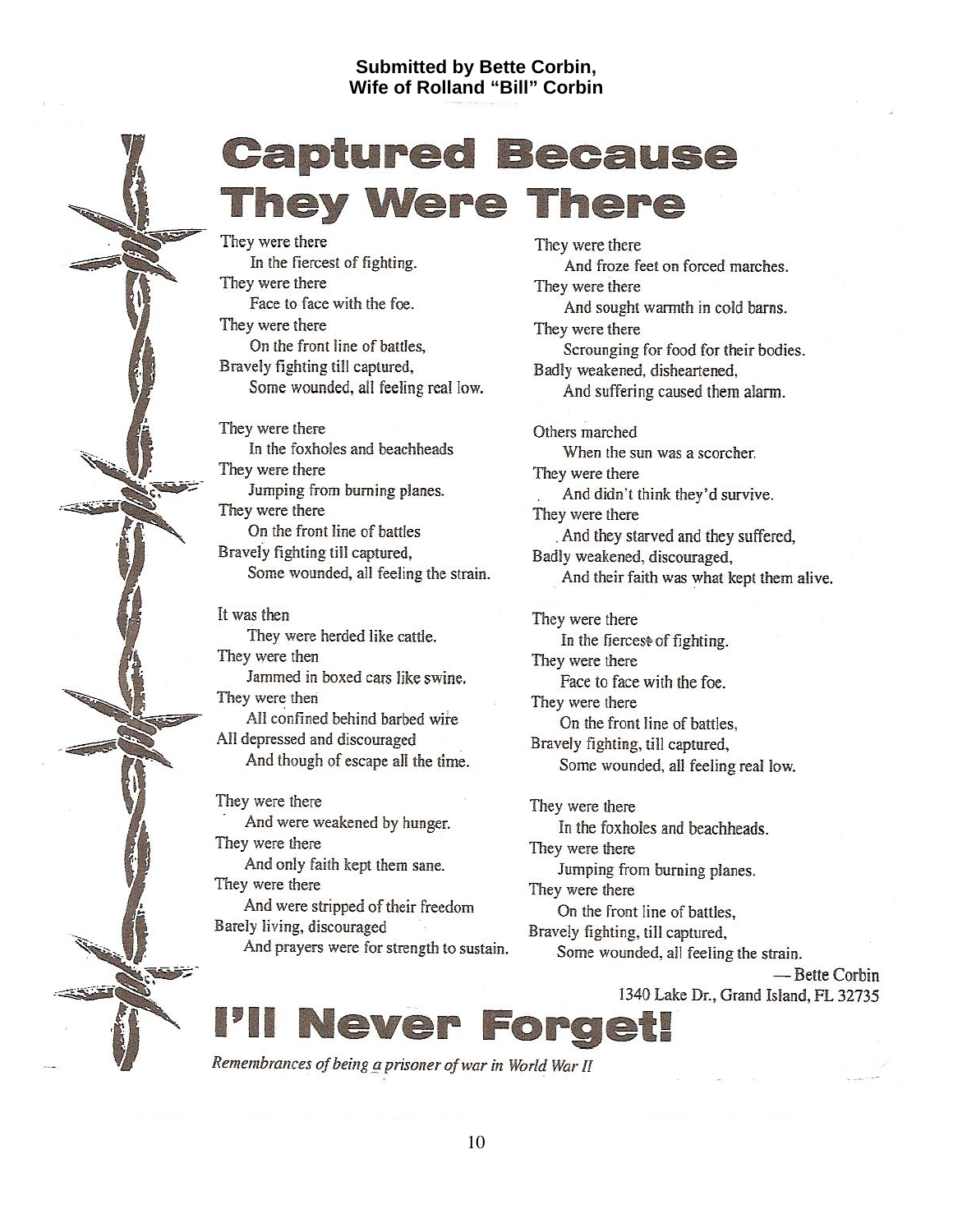I have had some wonderful conversations with several people over the last month or so as I've attempted to update addresses for the ITEM. Here are some updates:

Janet Lowe from Phoenix AZ has been in contact with the family of **Art Bryant**, who has Alzheimer's. He also has diabetes, macular degeneration and has lost some hearing but overall is in fairly good health. The Lowes, Bryants, Wafuls, and Chappells have kept in contact through the years and remember great times at past reunions.

**Samuel Carlick** passed away last May 17. Jean Carlick, his wife, has moved to another place in Rockville MD. Samuel is at Arlington. She and his family miss him very much but visit the grave as often as they can. Jean said Samuel didn't talk much about his WWII experiences until the dedication of the WWII Memorial in 2004. At that point he began to openly share experiences he had previously kept mostly to himself. She would like to receive the ITEM. She is also interested in the information available on our Oflag website.

| <b>Sam Carlick's Boxcar List</b>                                                                        |  |
|---------------------------------------------------------------------------------------------------------|--|
| IT DORE CLOPEN<br>comdr. J.N.K. miller $\mathbb{R}$                                                     |  |
| $E/L$ P.A.c., Milton RAF<br>$\mu$ T. Mikesn<br>montreel<br>W. Col. RH. Richardson (81).                 |  |
| It. $JK$ . Ingland $(Br)$                                                                               |  |
| $L$ 7. $3Pol$ , murjaky<br>Brooks F. Kleber - Bangar, Pe.<br>- Sheridan, Wyo.<br>' HJ. Carnoll          |  |
| - Hadlock, wash<br>$c_{n}$ $c_{n}$ $c_{l}$ $w$ son<br>- $H_0 \circ \eta \gamma$ , $Ariz$ ,              |  |
| $B.5.5.$ $E$ dwerds<br>- $\epsilon/\partial y \neq \epsilon \wedge y \wedge \sigma$ .<br>W. H. Ay Itzer |  |
| "Chas, M. Stochr<br>$-$ Clay, cive, LI.<br>$-Doller, TEX.$<br>" H.H. Bvsh                               |  |
| $6 - \sqrt{1}$ and $\frac{1}{2}$<br>$m$ Niegara, Wis.<br>$\therefore v$ , B. Rightarch                  |  |
| $P.R.W. OKep$ - $CINGBN371,000$                                                                         |  |
| " R.C. ALderton - Corpea city, L.I. (3.                                                                 |  |
| "LE, Lavenders TSOPFUPS OXLE, " 3302<br>$H.L.$ Garris - Rateigh, $H.C.$                                 |  |
| P.B. Ward _ si Rechester, w.x . add                                                                     |  |
| "W.W. SMITHAN BEFORDY hy Pa, P.<br>$R.D.$ Warner worse Chapped. $A - m \rightarrow N$                   |  |
| $\therefore$ A.R. Fratzue $\therefore$ verterles Is.<br>to carl G. Bediett, - Bradshaw, Nebross         |  |

**Submitted by Bethany Weinstein, Sam's daughter**

**Albert Cecil** has had Alzheimer's for approximately a year. His condition was compounded by a fall that resulted in a concussion. His wife Dorothy, from Arlington TX, said his Alzheimer's came on fast and hard and she has a hard time knowing the best way to help him, but after her back surgery, she was no longer able to help him at home. He is now in a facility with full-time care. Dorothy would like to receive the ITEM. She often reads to Albert and takes him POW magazines. She plans to take the next ITEM. Dorothy and Albert are friends of the Chappells and remember having wonderful times at past reunions.

**Wilbur Johnson** passed away 11 years ago. Wilbur was a pilot during the war and wasn't initially associated with the Oflag group. He and his wife Dorothy became friends with Victor and Marcia Kanners and were invited to and attended several Oflag 64 reunions. They subsequently became acquainted with several others in the organization and felt a part for many years. Dorothy is now living in Northampton MA and would like to receive the ITEM.

**Robert Langley** has also moved, but is still living in Huntsville AL. He has memories of "The Bird" at Oflag 64. He said he lived on the  $3<sup>rd</sup>$  floor of the "big house". He remembers some of the men from Oflag 64 but thinks that most he knew are no longer living. His wife passed away a few years ago. He would like to continue receiving the ITEM and will be sending a donation to the Postage Fund.

All have expressed appreciation for the Oflag 64 Organization and have good memories of times spent with the Oflag 64 family. We hope to continue receiving updates. ~ *Elodie Caldwell*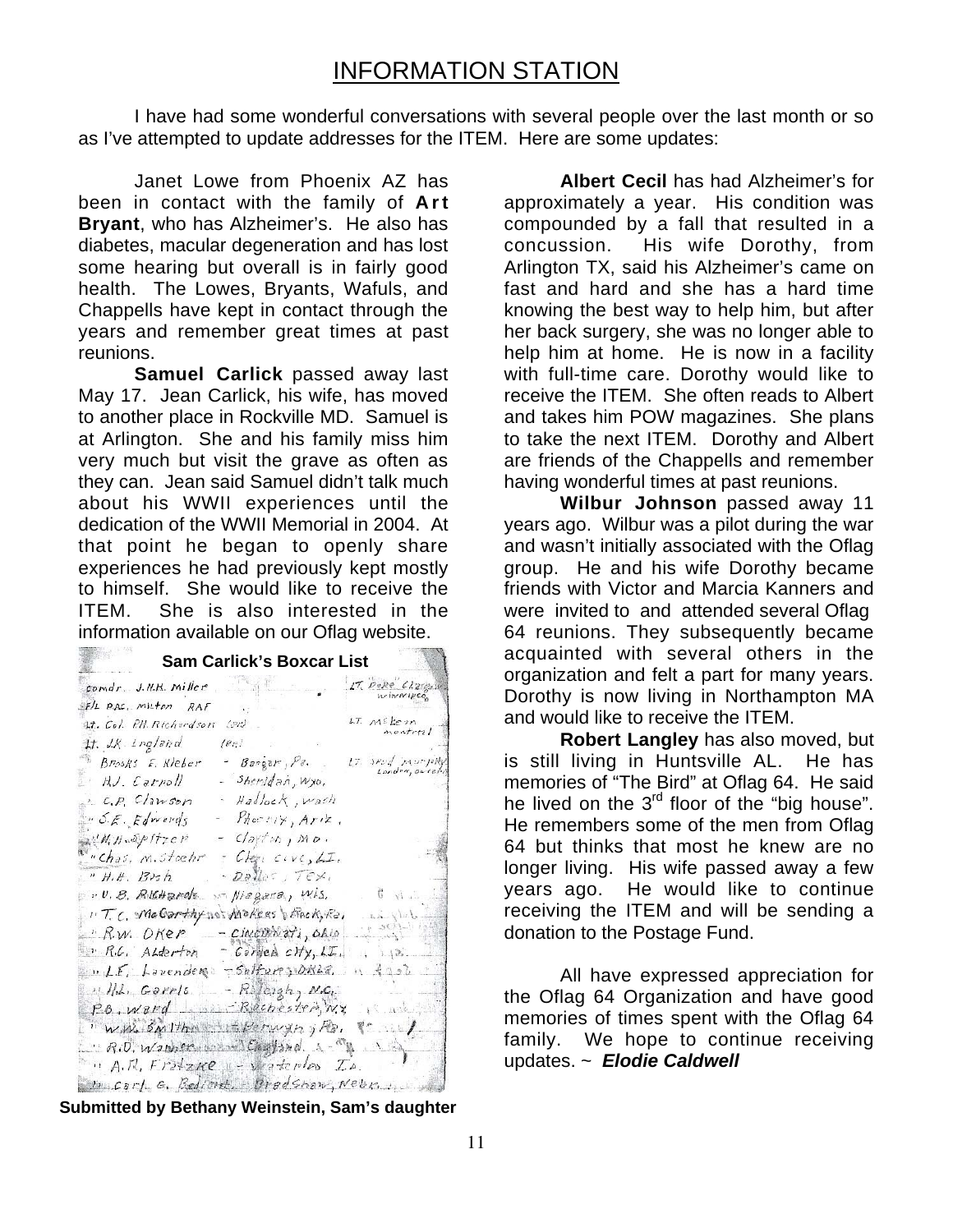## ITEM COMMENTS

**Let us know how we are doing. Constructive comments and criticisms are welcomed and appreciated. Here are some nice comments from some nice folks.**



Keep up the good work!!!!!!!!!! ~ *Abe Baum, San Diego CA*

The ITEM was outstanding. ~ *Gail Bradford Brown, Millersport OH*

You do an incredible job on the Oflag 64 Edition of News!!! We love reading it and keeping updates on the various members of the organization. *~ Helen Chappell, Kaufman TX*

I surely enjoyed the newsletter and read every word. ~ *John Creech, Columbus NC*

Thank you for all the love and work on behalf of the great men that served our country so bravely. ~ *Tori Glendinning Pough, Larchmont NY*

Thank you for the outstanding Winter Item, covering our last reunion in Tulsa. Your dedicated effort in behalf of Kriegies from Oflag 64 is greatly appreciated. ~ *Jimmie & Lynn Kanaya, Gig Harbor WA*

Reading the ITEM was always a pleasure for [my father], as I am sure it is for so many of the former POWs and their families. Many, many thanks to you and all your helpers. ~ *Anne Hoskot Kreutzer, Woodbridge VA*

I just received my first Oflag 64 Item, I read every word and all was so wonderful. ~ *Lloyd LeClair, Milwaukie OR*

It is gratifying the way the next generation is taking over our organization and the newsletter. The latter is excellent. ~ *Walter S. Parks, Jr., Austin TX*

If each of you only knew what it means to me to receive "The Item"…I can't tell you because I know of no words that can. I'll say "keep going". ~ *Hervey Robinson, Green Cove Springs FL*

Have been receiving the posts via snail-mail for several years and find them so interesting. They fill in many blanks we have of life at OFLAG. ~ *Janie Ward Richardson, Lake City FL*

The Winter issue of the ITEM was outstanding and very professional. Great Work and Thank You. ~ *Joe E. Seringer, Cocoa Beach FL*

The ITEM was the best one I have ever received, so well organized and interesting. ~ *Bill Warthen, Vidalia GA*

## OFLAG 64 WEB CONNECTION

*New Visitors to our Oflag 64 Web Site*

*LTC John A. Albree – Friend of Oflag 64 Stacy Bolten – Daughter of Seymour Bolten Caroline Fenton – Daughter of Otho R. Williams LTC Robert J. Rankin, Jr. – Oflag 64 Kriegy Janie Richardson – Daughter of Edwin Ward James R. Ullery – Son of William Ullery Carl Wells – Nephew of WWII Nurse*

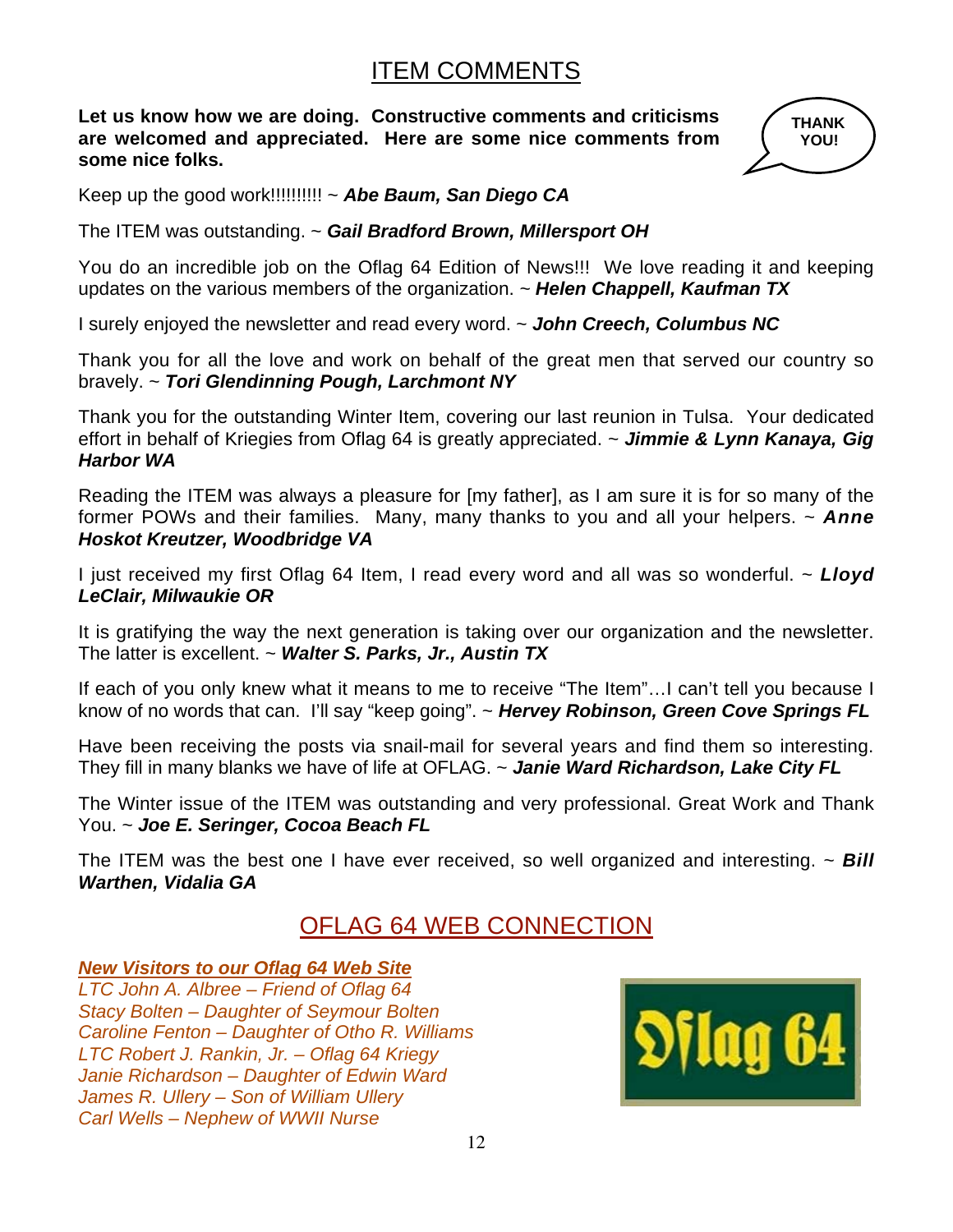## **PUBLICATIONS**

The following publications might be of interest to you. Many of them were written by our men. Your local library is a good place to check for availability. If you can't find what you're looking for there, check Amazon.com or write to the author or publisher.

- **1. Americans Behind the Barbed Wire** by Frank Diggs, Story of Frank's trip across Russia in 1945. Publisher: Vandemere Press, P. O. Box 5243, Clearwater FL 22205 (New price is \$22.00 and includes Shipping and Handling.)
- **2. Diary of A Kriegie** by Ed Beattie. Diary of Ed Beattie, A UPI Correspondent captured near the Moselle River in Sept '44.Publisher: Thomas Y. Crowell Co., New York NY
- **3. Escape to Russia** by Howard "BOOMER" Holder. Story of Boomer Holder as he went across Russia in 1945. Publisher: Iberian Publishing Co., Athens GA
- **4. Home Was Never Like This**. Diary of Col Yardley. Publisher: Yardley Enterprises. Evergreen, CO.
- **5. In the Presence of Mine Enemies** by Eugene L Daniel, Contact Rose Daniel at 5100 Sharon Road #603, Charlotte NC 28210-4720.
- **6. Justifiable Pride** by William D. Stevens, Jamal Books, 2340 Devoe Drive, Lincoln NE 68506, 402-488-6005.
- **7. Katyn Forest Video** (Beta or VHS). Ray Towers, Jr., 25105 Vista Greens Court, Hayward CA 94541, 415-582-4871
- **8. Kriegie** by Kenneth Simmons. Diary of an Air Force Pilot. Publisher: Thomas Nelson and Sons. New York NY.
- **9. Kriegsgefangenen** (Prisoner of War) by Clarence Ferguson. Publisher: Texan Press, Waco TX
- **10. OFLAG 64, 50th Anniversary Book**. Anniversary Committee. Publisher: Evanston Publishing Co., Evanston IL.
- **11. Passages to Freedom**, Joseph Frelinghuysen, 1990, Publisher: Sunflower University Press, 1531 Yuma (Box 1009), Manhattan KS 66502-4228, 800-258-1232 (\$17.95, includes S & H)
- **12. A Ramble Through My War** by Charles T. Marshall, Publisher: Louisiana State University Press, 1999. (\$29.95)
- **13. Roads to Liberation from Oflag 64** by Clarence Meltesen. Story of Liberation from Oflag 64. Publisher: Oflag 64 Press. San Francisco, CA (\$25.00)
- **14. The Escape Factory** by Lloyd Shoemaker. Story of a secret organization in Wash DC that maintained contact with all POWs in WWII. St Martins Press. New York NY
- **15. The Water and The Rock** by Charles Jones. Diary of a man captured in Africa. Publisher: Anchor Publishing Co., Northwood, IA
- **16. The Welcome Swede** by Frank Diggs. Publisher: Vantage Press, New York, NY (\$11.00)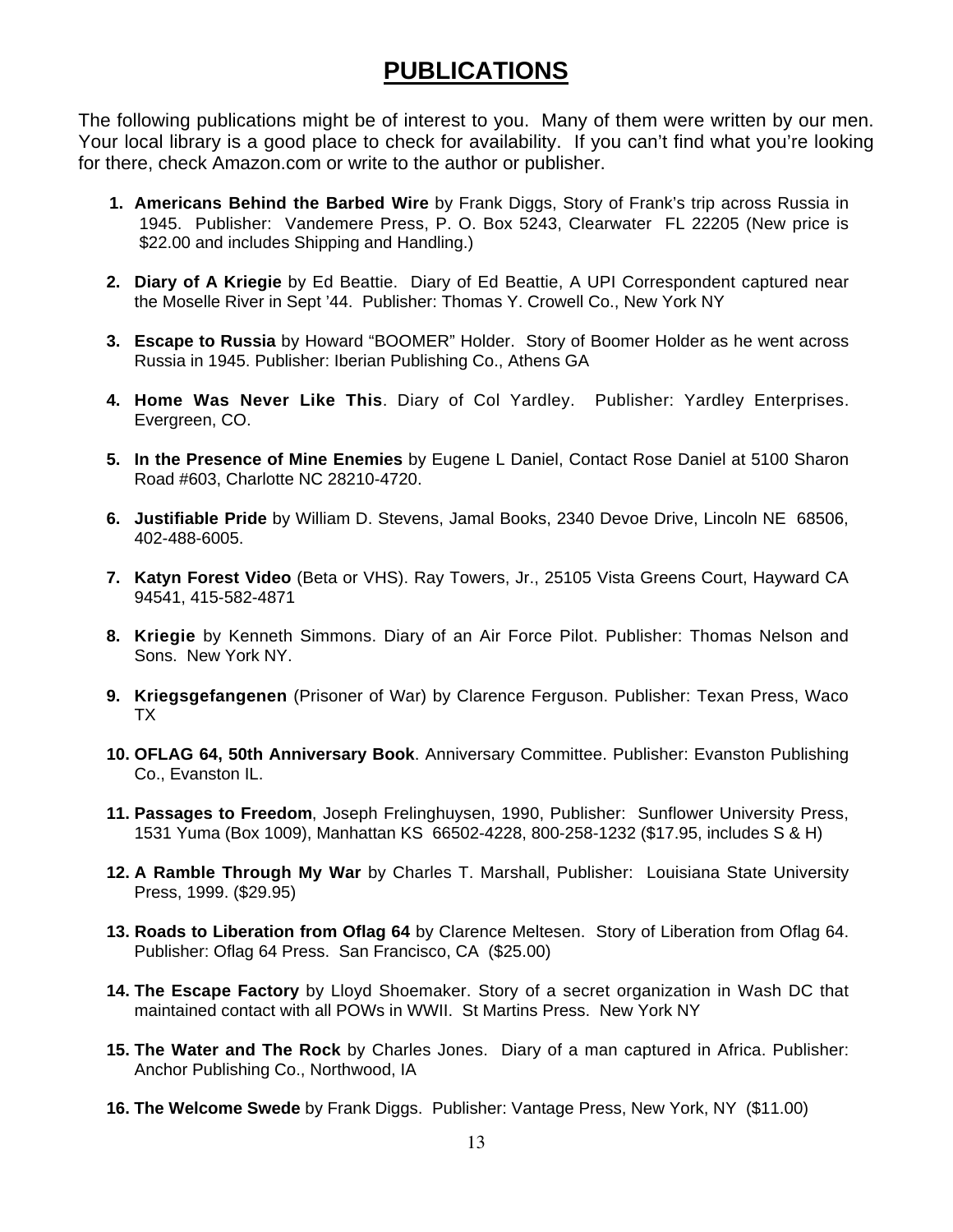**17. 33 Months as a POW in Stalag Luft III** by Albert P. Clark. Publisher: Fulcrum Publishing, 16100 Table Mountain Parkway, Suite 300, Golden CO 80403, 800-992-2908 (17.95 pb)

#### Other Publications

These publications are available through the Oflag 64 organization. (Please make your check payable to Oflag 64 Postage Fund and mail it to Joe Seringer.)

| <b>Oflag 64 Audio CD</b>        | 5.00  |
|---------------------------------|-------|
| The Oflag 64 Directory          | 3.00  |
| <b>Original Roster-Oflag 64</b> | 10.00 |
| The Men of Oflag 64             | 20.00 |
| <b>My Tour of Russia</b>        | 5.00  |
| <b>Tribute to TF Baum</b>       | 15.00 |
| <b>Hammelburg Roster</b>        | 7.50  |
| <b>The Waters Story</b>         | 19.50 |

#### WRITE DIRECTLY TO THESE CONTACTS FOR THE FOLLOWING:

**Press Releases** by Ted Roggen, 101 Westcott, Houston TX 77007 (\$10.95)

**Vic Kanners Diary**. Contact Dave Kanners, 5479 Sandy Lane, Columbiaville MI 48421, 810-793-2719 (NO CHARGE)

**Raid**. The story of the Task Force Baum raid on the Hammelburg POW Camp. Publisher: Dell Publishing Co. (A few copies are available at \$8 each through our organization. Please make checks payable to the Oflag 64 Postage Fund c/o Elodie Caldwell.)

**Roads to Liberation** by Clarence R. Meltesen is available free of charge except for a \$5 per copy shipping fee. If you would like a book shipped to you, please contact:

> Lynne Meltesen 12163 West Exposition Drive Lakewood CO 80228-3300 Phone: 303-987-1833 Email: meltelee@q.com

#### Postage Fund Donors

THANKS to all who have generously donated to the Postage Fund. Without such thoughtful contributions, mailing the ITEM and other materials or information would not be possible.

> LTC John A. Albree USA (Ret) Edwin J. Betts Warren E. "Bing" Evans F. Eugene "Gene" Liggett George Juskalian Anne Kreutzer Maureen Linkovich Walter S. Parks, Jr. Rocco Pravidica Hervey H. Robinson Jim Sudmeier Charles M. Wilkinson

If you would like to contribute, please make your check payable to Oflag 64 Postage Fund and mail your donation to:

> Joe Seringer 1700 N. Atlantic Avenue #144 Cocoa Beach FL 32931-5205 **('til April 25, 2008)**

> > or to

Elodie Caldwell 2731 Terry Avenue Longview WA 98632-4437

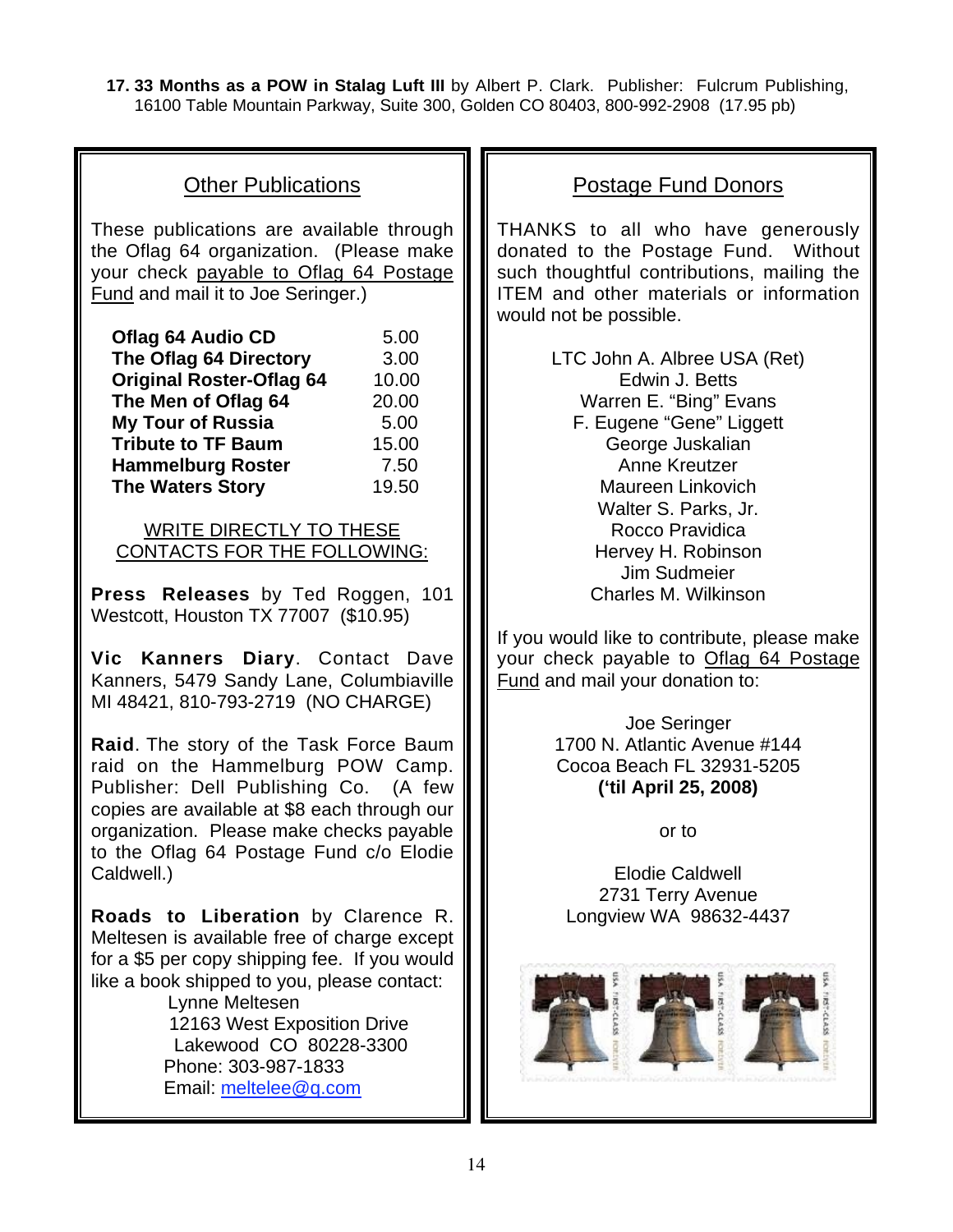Samuel Carlick 1921 - 2007



Samuel Carlick, 86, died May 17, 2007 at Suburban Hospital in Bethesda, MD, after a sudden hemorrhagic stroke. He was born in Paducah, KY, to Benjamin and Helen Carlick, who had emigrated from

Surazh, Russia (now Ukraine) in 1913.

Mr. Carlick attended Paducah public schools. Immediately after high school graduation in 1938, he entered the University of Kentucky in Lexington. After three years of prelaw in the College of Commerce, he was admitted to the College of Law. At the end of his first year of law school in May 1942 he completed his fourth year of ROTC and received his commission as a 2nd Lieutenant, Infantry, U.S. Army Reserve. Simultaneously, he received orders to report the following week for active duty at Camp Wheeler, GA. From Camp Wheeler, he was ordered to report to the Ninth Infantry Division at Fort Bragg, NC, which was training for an amphibious landing at an undisclosed destination. Soon afterward, at a VA port of embarkation, he boarded the USS Florence Nightingale and steamed up Chesapeake Bay, where he practiced amphibious landings for an assault on the still unknown shore. The Florence Nightingale rendezvoused in the Atlantic Ocean with a huge convoy of naval vessels to form the largest armada in the history of the U.S. to date. It was only then that the troops were informed of and briefed for the invasion of North Africa.

The Ninth Division participated in the invasion of French Morocco on November 8, 1942 and also was in combat in Algeria and Tunisia until the surrender of North Africa by the German and Italian armies. The Ninth proceeded to Sicily and fought there until the Nazi forces were defeated and Sicily came under Allied control. The Ninth's next voyage was aboard the USS Santa Maria to England, where they arrived at the port of Swansea, Wales, on the night of Thanksgiving, 1943. Mr. Carlick's regiment, the 60th Infantry, was stationed at

Winchester, England, where they continued training for the invasion of Europe at an undisclosed beach. The Division landed on Utah Beach on D-Day + 4 (June 10,1944) to support and relieve a D-Day division that had made the initial assault on Omaha Beach. They went immediately into combat to cut off the German forces on the Cotentin Peninsula and capture the town of Cherboug. On June 15, while attacking through the hedgerows, Mr. Carlick was taken prisoner after a confrontation with counterattacking German tanks and infantry. After more than three months of intermittent travel across France and Germany, the POW train, composed of Forty and Eight railroad cars, reached its destination-Oflag 64, an American ground officer's camp near Schubin, Poland. Mr. Carlick was confined there until the Russian troops, advancing on the Eastern Front, forced the Germans to evacuate all POW's to the West. He eventually ended up at a multinational POW camp at Luckenwalde, Germany, near the outskirts of Berlin. The camp was captured by Russian armored units in their final attack on Berlin. After being liberated, Mr. Carlick and several fellow prisoners worked their way west until they ran into the advancing American forces at the Elbe River. He came under American control on May 7, 1945 (VE Day). He returned to the United States and, after a brief tour of duty at Fort McClellan, AL, was placed on inactive duty. For service to his country, Mr. Carlick was awarded the Bronze Star with Oak Leaf Cluster, the EAME (European-African-Middle Eastern) Campaign Medal with four battle stars, the American Campaign Medal, the Prisoner-of-War Medal, the World War II Victory Medal, and a letter of commendation from Manton S. Eddy, commanding general of the Ninth Infantry. Mr. Carlick was honored in 2000, along with other local Normandy veterans, by Congresswoman Connie Morella, who presented them the Normandy Medal of the

Jubilee of Liberty, issued by Normandy officials for veterans who could not attend the 50th anniversary of D-Day in 1994.



Immediate survivors include his wife of 42 years, Jean Meyers Carlick and his daughter Bethany Weinstein and her husband David.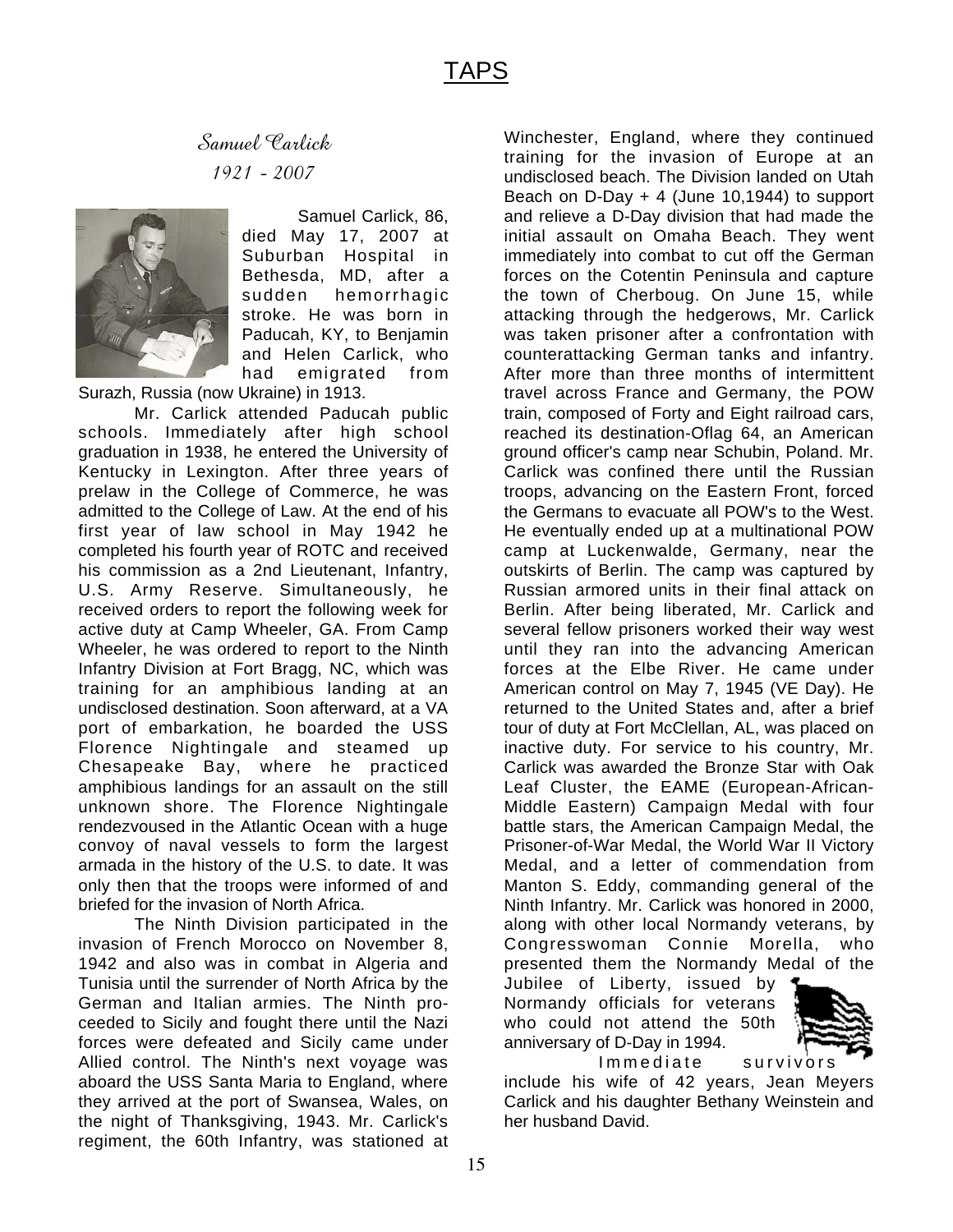(Contributions in his memory can be made to Scottish Terrier Rescue Northwest, www.scottyrescue.org, 253-841-7050 or Temple Israel in Paducah, KY, www.templeisrael.us, 270-442-4104.)

A separate obituary was published in The Washington Post on 5/18/2007 but is no longer available online.

Clarence J. Folz, Jr. 1921 - 2007

We have recently received word that Clarence J. Folz, Jr. of Evansville or Jasper, Indiana passed away on March 4, 2007. His obituary was published online in the Courier Press on March 5, 2007 but is not longer available.

#### Herbert Wade Hayes, Jr. 1921- 2007

Hayes, Herbert Wade, Jr., 86, Lieutenant colonel (retired), U.S. Army, Tamarac, faded away September 27, 2007 as said in the song, "Old Soldiers Never Die, They Just Fade Away." "Herb" was born in Hopkinsville, KY and grew up in Dayton, Ohio. He worked his way through college and received his military commission

after entering active duty in 1942. LTC (ret.) Hayes was a 32-year Army veteran who was a Prisoner of War in Germany during WWII, and subsequently served



overseas tours in Germany after the war, Taiwan, and three tours in the Republic of Vietnam. He was selected as the commander of Ft. Hancock, NY, where he closed out the post and turned it over to the federal Park System even as he closed out his own long and distinguished career. His military awards included the Legion of Merit, Bronze Star with Oak Leaf cluster, Purple Heart, and others; he also earned the coveted Combat Infantry Badge, and the French Medal of Jubilee of Liberty. "The colonel" moved to Tamarac and became an integral part of the community. He continued his own education by enrolling in local colleges and earned two additional Bachelor Degrees. He was active as the Section 20 Group President and was on the President's Council. Herb was the past Commander of the Oakland Park Chapter of the American Ex-POWs; the Commander of the American Legion Post #265;

member of the Chamber of commerce, the City Planning Board, the TRIAD Group, and the Military Officers Association. He was also on the Sheriff's Advisory Board and was a 32-year professional Ft. Lauderdale Real Estate Agent and Broker. "Herb" is survived by his wife Betty; five children: Captain (retired) Herbert W. Hayes, III (Huntsville, AL), Anne "Darlene" Jorgenson (Seattle, WA), Judith F. Heicksen, Colonel Howard "Tom" Hayes (Eielson AFB, AK), Richard Hayes (Tampa, FL); eleven grandchildren and fourteen great-grandchildren located from Hawaii to Brazil and all across the U.S. continent; a truly nomadic military family, but close and loving. He is predeceased by his daughter, Victoria Lynn Bayne (Ft. Lauderdale). Friends were received on Sunday at the T.M. Ralph Plantation funeral Home, 7001 NW 4 Street. Mass of Christian Burial was celebrated at St. Gregory Catholic Church.

Published in the Sun-Sentinel from 9/29/2007 – 9/30/2007.

And…published in the January 2008 Ex-POW Bulletin was the following:

Herbert W. Hayes, Jr. of Tamarac, FL passed away Sept. 27, 2007. While serving with the 1st Army, 9th Inf. Div., 60th Inf., 1st Btn., Co. A, in Normandy, he was captured and held in various camps. He ended up in Oflag 64.

Arthur D. Morrow 1921 – 2007

Arthur D. Morrow, of Cottonwood, AZ, passed away Aug. 26, 2007 at the age of 86.

He served with the Infantry, 36th Div. He was captured during a beach landing in Italy in 1943 and held in Oflag 64 until liberation.



Published in he January 2008 Ex-POW Bulletin.

Stanley J. Segal, Sr.  $1915 - 2002$ 



Services: Tues., Oct. 8, 10 a.m.

Stan was born on December 29, 1915, in Oswego, New York. He moved to Bakersfield in 1936 where he was employed by the original Kern County Fire Department. He later became a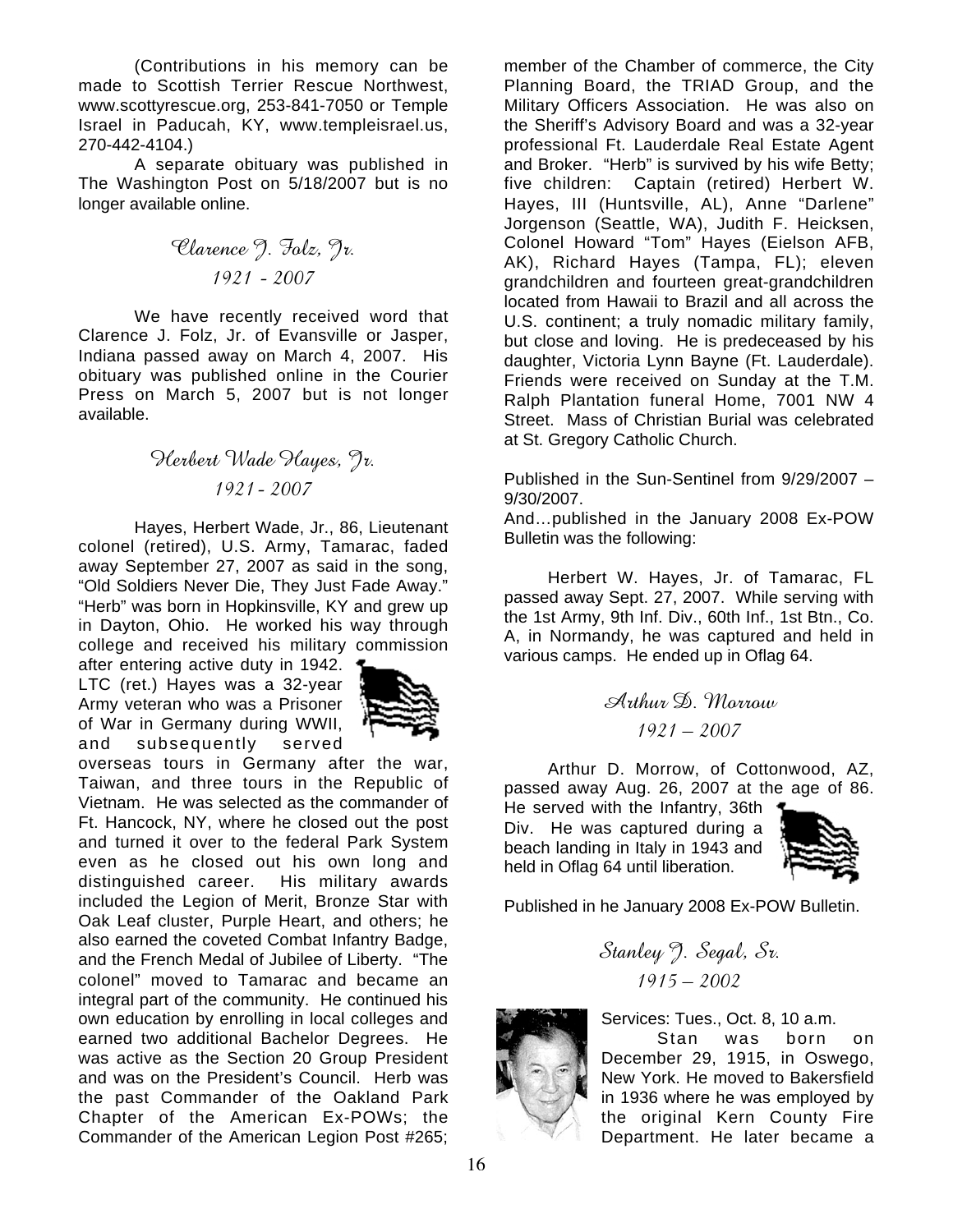certified insurance underwriter and was owner of Stan Segal Insurance Agency for 50 years.

During WWII, Stan served in the U.S.

Army as a 1st Lt. He was a POW in Poland at Oflag 64 (Officers Prison). He and 60 other officers escaped while marching to Germany during a blizzard, hiding out in haystacks in Poland.



Stan was a member of St. Josephs Church since 1940. He joined the Knights of Columbus in 1947 and was Past Grand Knight of Council #966 (1950-1951) and was a member of the 4th Degree of Knight of Columbus. He was an avid golfer and fisherman.

Those who survive him include his wife, Elizabeth; a son, Stanley John Segal, Jr. and wife, Mary, of Bakersfield; stepson, Dennis Sorenson and wife, Tina of Arizona; stepgrandchildren, Derrick and Kalle Sorenson; a brother, Joseph Segal of New York; a sister, Ann Bodwitch of New York; and niece, Maria Bogan of New York; and several nieces and nephews. His first wife, Ona Lee Segal, preceded him in death.

Catholic funeral rites will be held at 10:00 a.m., on Tuesday, October 8, at St. Josephs Church. Private military graveside rites will be held at San Joaquin Valley National Cemetery, Santa Nella, CA. Visitation will be held on Monday, October 7, from noon until 5 p.m., at Hopson-Anspach Family Mortuary-Bakersfield.

In lieu of flowers, donations may be made to St. Josephs Church or the Knights of Columbus.

Hopson-Anspach Family Mortuary

Published in the Bakersfield Californian from 10/6/2002 - 10/7/2002.

> Irving Solotoff August 12, 1918 - July 19, 2007



**Wonderful** husband, father, grandfather and great-grandfather. War Hero.



The above notice was published online at: www.herald.com/obituaries No other information was available.

#### James H. Wheeler

#### 1914 - 2001

James Wheeler, retired Sonoma County Juvenile Hall director, died June 27 at the age of 87.

Wheeler affected the lives of hundreds of young people during his 37 years in the juvenile justice system in Southern California and Sonoma County.

Veteran and retired juvenile hall staff members recall Wheeler as a generous-hearted man with a cool head who always invited people to sit down and talk out their concerns over a cup of coffee and a slice of pie.

At 6 feet, 5 inches, and 230 pounds, he was commonly called ``Big Jim.''

``His style, his approach, was one of calm,'' his son-in-law Jim Husset of Santa Rosa recalled.

While he was quick to talk out problems on the job, Wheeler, a native of Twisp, Wash., talked little about his experience as a prisoner of war in Germany in World War II.

A member of the ROTC at the University of Washington, he was called up into the Army after the bombing of Pearl Harbor.

While serving as an armorer in a tank

battalion, he was captured by the Germans, enduring on a meager one loaf of bread each day that he shared with other prisoners. He also survived a long march from



Austria to Germany toward the end of the war.

The German people, themselves starving, came out to offer food to the prisoners, and he never forgot those small acts of kindness, Husset said.

After the war, Wheeler rejoined his wife Vivian and his growing family in Southern California, where he worked for many years with the Los Angeles Probation Department. There he was in charge of youth camps and went on to become assistant director for juvenile hall.

He retired and moved to Santa Rosa in 1970, but immediately launched a second career as director of Sonoma County Juvenile Hall. He was instrumental in persuading the county to purchase a former state facility for girls at Los Guilicos for a new and larger juvenile detention facility. He also talked the county into acquiring land in Healdsburg for a youth camp.

"The thing he enjoyed most was working at youth camps. He just liked the whole concept of boys being in camp, out of the community, in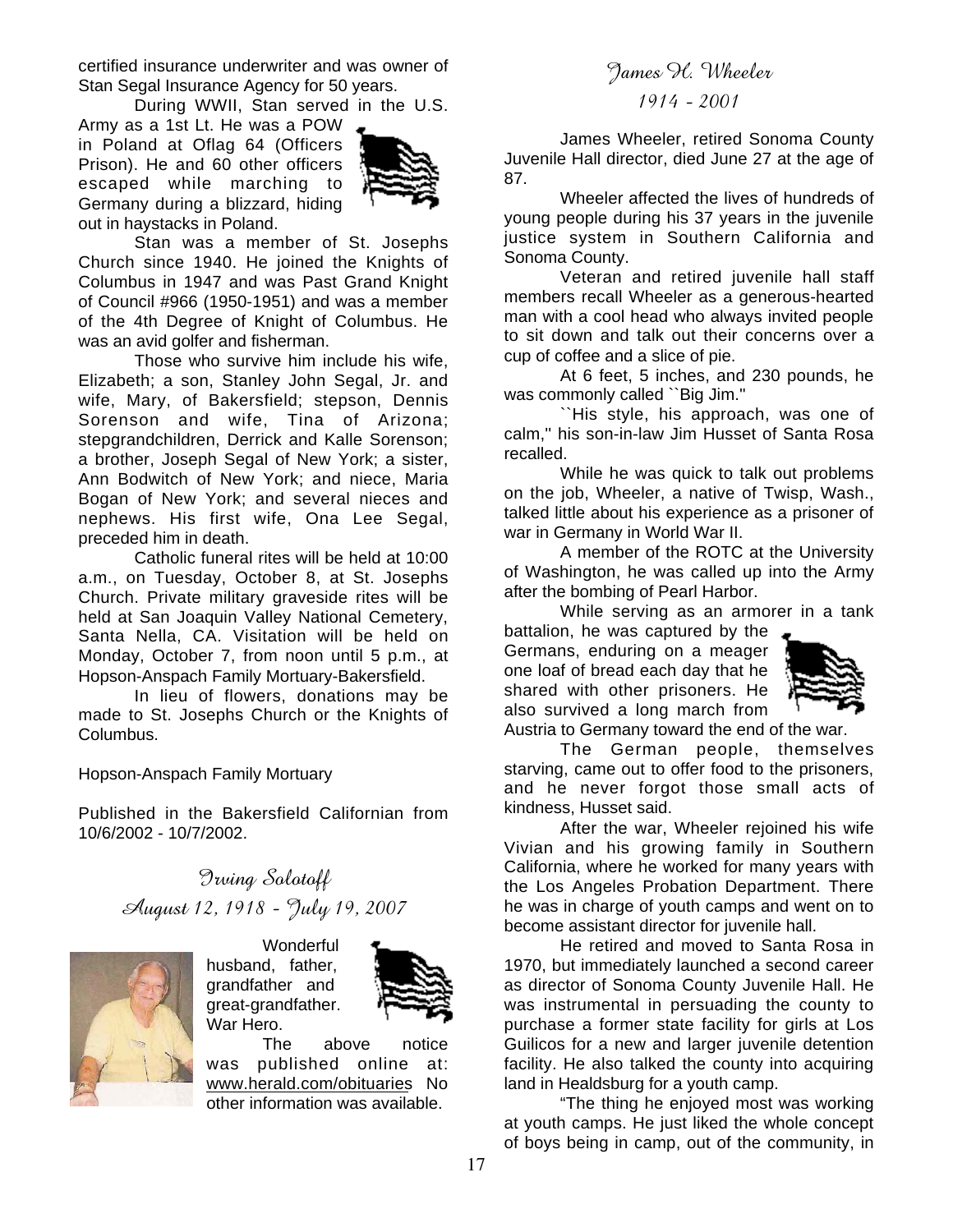a work situation with counselors,'' Husset said. ``It's a good model and it worked extremely well.''

He retired for good in 1978 and took up traveling with his RV.

At his request, no services will be held.

In addition to his wife of 62 years, he is survived by his daughter, Judy J. Husset of Santa Rosa; his sons, James H. Wheeler of Apple Valley and Daniel W. Wheeler of Simi Valley; and three grandchildren.

The Neptune Society handled arrangements.

Published on July 4, 2001, PAGE: B2 © 2001- The Press Democrat

> Vincent Cohee "Vic" White 1917 - 2007



Vincent White, 90, passed away Wednesday, Oct. 17, 2007.

 Graveside service: 10 a.m. Friday at Moore Memorial Gardens followed by a memorial service at 11 a.m., First

Presbyterian Church of Arlington. Visitation: The family will receive friends 6 to 8 p.m. Thursday at Moore Funeral Home.

Memorials: In lieu of flowers, the family requests that donations be made to the White Family Scholarship Fund in care of the First Presbyterian Church of Arlington, 1200 S. Collins, Arlington, Texas 76010.

Vic was born May 31, 1917, in Amarillo to Lahroy and Mamie White. He graduated from Texas A&M in 1939 and served as an officer in

the 1st Armored Division during World War II. He was captured in Tunisia in North Africa and was a prisoner of war for two and 1/2 years.



He and Mary Nell Waller of Breckenridge were married Dec. 6, 1946. Vic worked as a petroleum engineer in Breckenridge from 1945 until 1961, when he and Mary Nell moved to Arlington. He served as an elder and an active volunteer at the First Presbyterian Church of Arlington.

Vic was preceded in death by his parents and his brothers Alward, John and Irving White. His two daughters, Emily Eldridge and Susan White, also preceded him in death.

Survivors: Wife, Mary Nell; son, Vince White of Edmond, Okla.; grandchildren, Corie Ann White and Vincent Elliott White, also of Edmond; and an extended family and friends.

Published in the Star-Telegram on 10/18/2007.

#### Nan MacArevey

#### 1918 - 2007



MacArevey, Nan MENANDS Nan Emery MacArevey, age 89, wife of the late Lt. Col. James J. MacArevey, U.S. Army Ret., died Tuesday, July 10, 2007, at Samaritan Hospital in Troy. Born

in Troy, she was the daughter of the late William R. and Frances Foley Emery and Mary Emery, her step-mother. She was a graduate of St. Mary's Elementary School and Catholic Central High School in Troy and Albany State College in Albany earning a M.S. in teaching. Mrs. Mac-Arevey was employed as a teacher in many school districts including Schoharie, Schroon Lake, Hyde Park and East Greenbush where she was in the English department of Columbia High School for 11 years, retiring in 1978. While at Columbia, she supervised many of the school plays. She also taught part time at La Salle Institute, Troy. Mrs. MacArevey organized the first preschool program on a military base in Nuremburg, Germany. She was president of several women's clubs in the U.S. Army in Germany, a member of the NYS Retired Teacher's Assn., the Troy Area Retired Teachers Assn., and the Alumni Assn. of the University of Albany. She was a longtime communicant of Holy Spirit Church in East Greenbush and St. Joan of Arc in Menands. Mrs. MacArevey is survived by four sons, James J. (Paula) MacArevey of East Greenbush, Robert W. MacArevey of Troy, Patrick J. (Jean) MacArevey of McLean, Va. and Michael E. (Julie) MacArevey of Latham; a daughter, Susan M. MacArevey of Glendale, Wisc.; 12 grandchildren, three great-grandchildren; and several nieces and nephews. She is predeceased by a brother, William Emery. The funeral will be from the Thomas S. Connolly Funeral Home, 294 Whiteview Rd., Wynantskill on Saturday at 8:30 a.m. and at 9:30 a.m. at Holy Spirit Church, East Greenbush, where a Mass of Christian Burial will be celebrated by Rev. Joseph O'Brien, pastor. Burial will be in Holy Sepulchre Cemetery, Rensselaer. Calling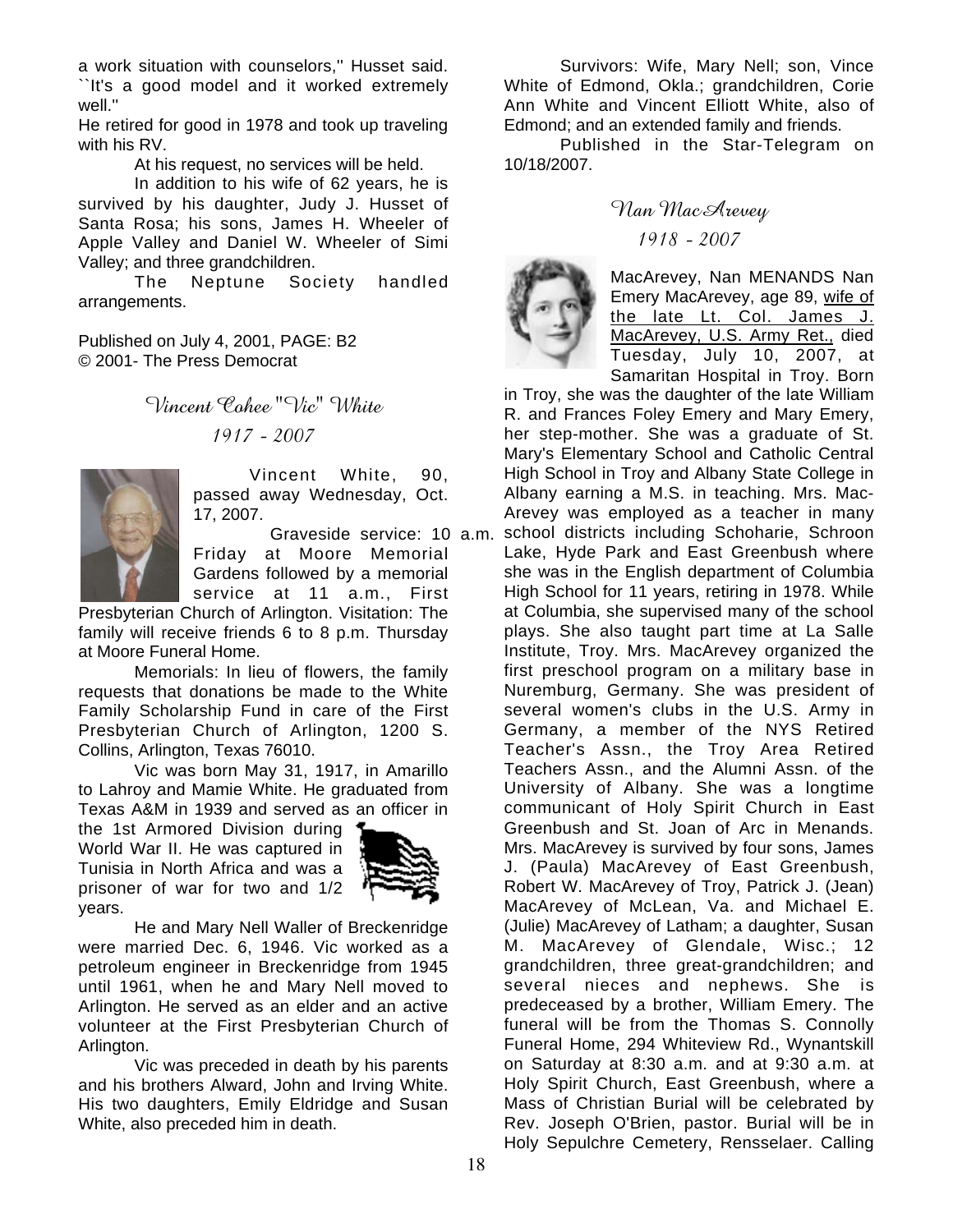hours will be at the funeral home on Friday from 4 to 8 p.m. Donations to the American Cancer Society, Memorial Processing Center, 6725 Lyons St., P.O. Box 7, East Syracuse, NY 13057 in memory of Mrs. MacArevey would be appreciated.

Published in the Albany Times Union from 7/12/2007 - 7/13/2007.

Barbara L. Rinehart 1924 - 2007

A longtime resident of Montgomery died on December 4, 2007 after a brief illness. Funeral services will be held from St. John's Episcopal Church on Sunday, December 9, 2007 at 2:00 PM with The Reverend Robert Wisnewski, Rev. Dr. James Walter and The Reverend Evan Garner officiating. Visitation will be held at 3120 Thomas Avenue beginning at 1:00 PM on Saturday, December 8th. Survivors include her husband of 62 years, Edmon Loftin Rinehart; her daughter, Christine Rinehart Taft and her husband, John Thomas Taft of Washington, DC; her son, Robert Bruce Rinehart and his wife, Fairlie Haynes Rinehart of Montgomery and four grandchildren, Elizabeth Young Jordan and Stephen Alexander Rinehart Taft of Washington, DC and Robert Loftin Rinehart and James Fairlie Rinehart of Montgomery. Honorary pallbearers will be Major General (ret.) Will Hill Tankersley, William H. McLemore, Sr., William H. McLemore, Jr., Colonel (ret.) Albert L. Patterson, Charles F. Voltz, Jr. and Brigadier General(ret.) David Funk. Barbara was born in 1924 in Palo Alto, California to the late Rachel Young Lutz, originally of Salem, Ohio and the late Professor Harly Leist Lutz, also of Ohio and at the time on the faculty at Stanford University. In 1928, the family moved to Princeton, New Jersey where Professor Lutz became Professor of Public Finance at Princeton University. Professor Lutz was an internationally renowned economist who advised international commissions, presidential candidates and business leaders, and who authored more than fifty books and articles on tax policy and Public Finance. He was decorated by the Polish government in the 1920's for his help to that country in the aftermath of World War I and he was still active fifty years later in the1970's, writing frequent opinion articles in the Wall Street Journal. Barbara attended Miss Fine's School in Princeton, New Jersey (now

Princeton Day School) for 12 years and was president of her class, graduating in 1942. She attended Wellesley College and received an A.A. degree from Finch College in New York City in 1944. After her marriage to Lieutenant Edmon L. "Ted" Rinehart in he Princeton University Chapel on November 17,1945, she accompanied her husband on their travels in both his career as a lawyer and a soldier, living in Germany 1951-53 and settling in Montgomery in 1955, when he became an assistant attorney general and subsequently Superintendent of Insurance. Her interests, other than family, were in history, classical music (she was an accomplished pianist), ballet and opera. Her community activities were: St. Margaret's Hospital "Pink Lady" Auxiliary, Montgomery Tuberculosis Board, and Meals on Wheels for MACOA. She has been a long-standing member of St. John's Episcopal Church. In lieu of flowers, memorial gifts may be directed to St. John's Episcopal Church Building Fund. Her family would like to thank Dr. Larry Williams, Dr. Fred Hunker, Dr. Scott McDaniel, Dr. Roger Kemp and all of the nurses and staff at Jackson's Hospital for the care she received. Southern Memorial Directing Funeral Home: SOUTHERN MEMORIAL FUNERAL

Publication Date: 12/06/2007-12/08/2007 MontgomeryAdvertiser.com

> Eugene A. Sharick 1928 – 2006 (Friend of Oflag 64 Family)



RITTMAN -- Eugene A. Sharick, 77, of Rittman died Saturday, April 29, 2006 at Regency Hospital of Akron in Barberton.

He was born on July 8, 1928 in Lorain to John C. and Mary L. (Raynak) Sharick and lived in Sheffield Village in Lorain County until moving to Rittman in 1958. He graduated from Baldwin-Wallace College in 1958 with a Bachelor of Music in education degree and from the University of Michigan in 1963 with a Master of Music in music administration. He also attended the University of Akron and Kent State University.

He was band director at Rittman High School from 1958 to 1966 and Barberton High School from 1966 to 1982. He was a U. S. Army